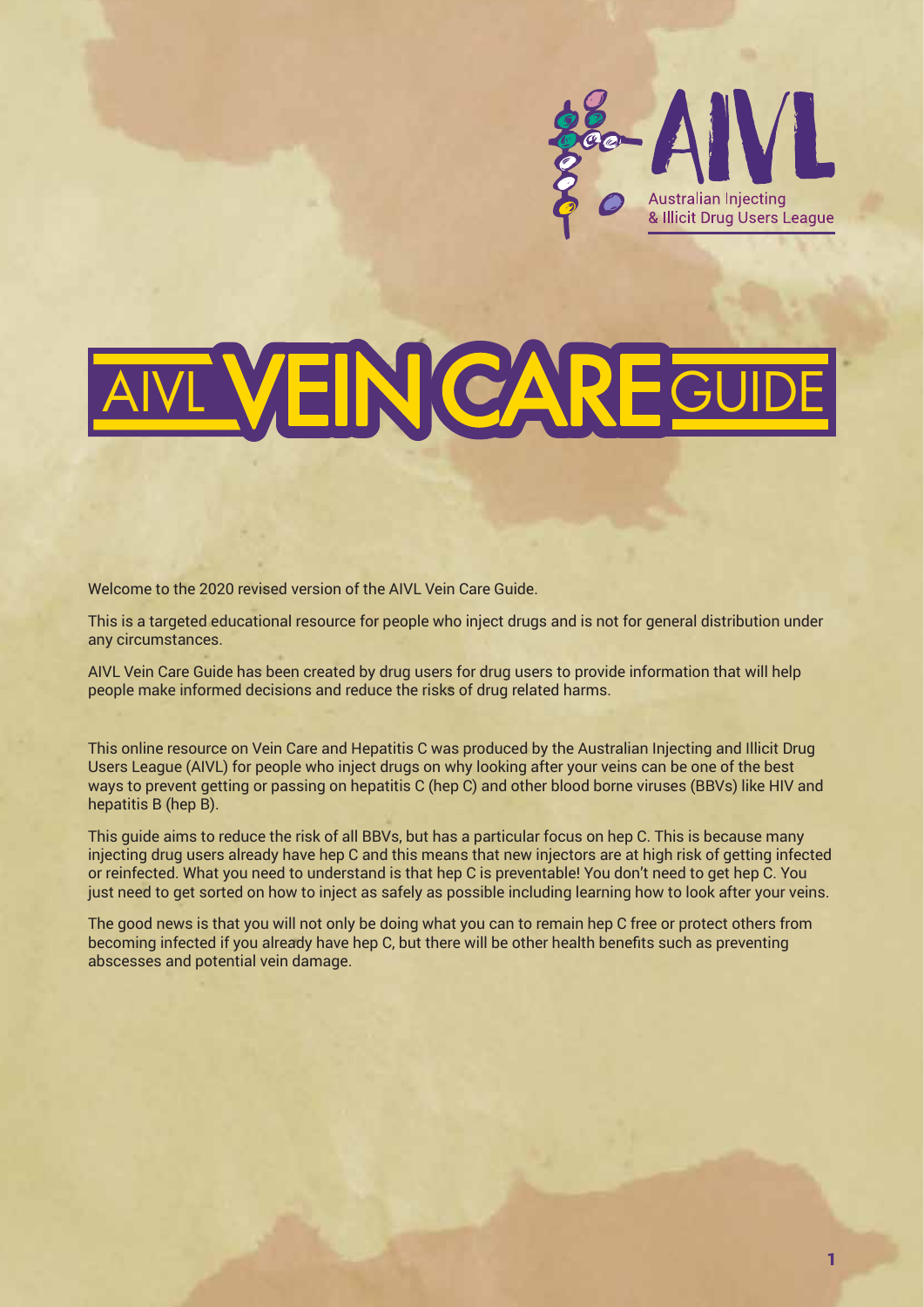#### Good veins = Healthier Drug Users!

Of course the best way to avoid contracting hep C and other BBVs is not to inject. If you want information on other ways to use your drugs or information on stopping your drug use see the section 'Alternatives to Injecting' in this guide.

If you do have hep C it is still important to protect yourself and others – up to 30 percent of people will clear their hep C infection without treatment. You need to know there are many different strains (genotypes) of hep C and you can be re-infected with a different strain. You can also become infected with other BBVs, this is why it is so important to always inject as safely as possible.

# So how can looking after your veins prevent hep C infection?

Looking after your veins can prevent hep C a lot more than you might think. Injecting involves blood, sometimes a little, and at other times (particularly when injecting in groups, or if your veins are in bad shape) there can be a lot of blood around. Regardless of the number of people you are injecting with, or the amount of blood you can or can't see, when people inject drugs there is **always** blood around. Hep C is transmitted via blood.

Unsafe injecting practices account for almost 90% of all new hep C infections and up to 80% of existing hep C infections in Australia. Research shows that almost 50% of people will contract hep C within 6-12 months of starting to inject.

Many new injectors have a greater reliance on others to give them their first and early injections. It is therefore essential that if you are new to injecting you understand all the risks associated with injecting and hep C, and how to protect yourself – even if someone else is injecting you.

Just because there is a high risk of getting hep C if you inject drugs, it doesn't mean that all injecting drug users will get hep C, or that it's inevitable – **hep C is preventable**. People who inject drugs can protect themselves and others from hep C in a number of ways, including by looking after your veins.

## Getting the link between vein care, blood and hep C?

Most people who inject drugs will have heard or be aware of the slogans, '**new fit for every hit**' and '**always use new equipment**' – It is important for injectors to continue to follow these messages in trying to stop the spread of hep C. But they're not the only issues injectors should consider in relation to protecting themselves and other users from hep C and other BBVs.

Put simply, there are three things for hep C transmission to occur:

- 1. A point of exit (for contaminated blood to leave the blood stream of one person);
- 2. Blood (literally millions of hep C virus particles can exist in a drop of blood the size of a pin head, but you actually don't need many hep C virus particles for transmission to occur); and
- 3. A point of entry (this could be a cut or a wound, but in terms of injecting we're generally talking about an injecting site) for contaminated blood to enter a person's bloodstream.

If you have 'bad' veins, abscesses, blocked veins, scarring, etc, there's likely to be more blood around due to multiple puncture wounds (from injecting attempts). So this increases the risk of hep C infection. There's also more chance of getting frustrated, upset and agitated (making the situation worse and 'finding' veins even more difficult) and a greater chance that you might need assistance. These situations also increase the risk of hep C infection.

When you're having trouble finding a vein there often comes a point where someone else steps in, to help you inject.

The situation is you've got blood on you. You might have tried to wipe it off, but remember those millions of hep C virus particles that were mentioned earlier? They're not visible to the human eye. The person assisting you may have already had their shot and they may have touched their own or someone else's injecting site. They'll need to touch you. There could be blood on the tourniquet, on their hands and/or fingers, on other equipment. All of these things could carry hep C virus particles, and you may not even know.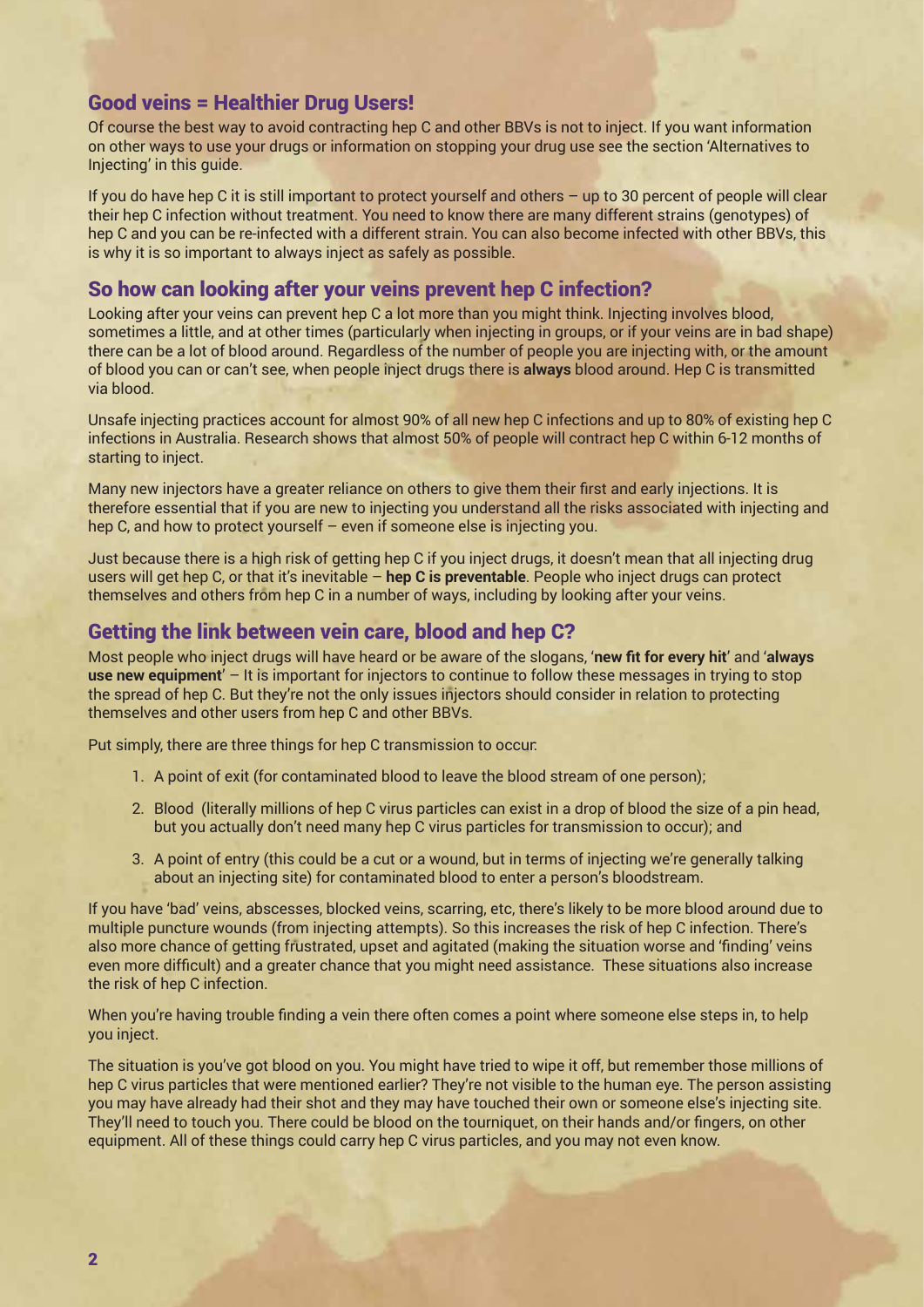Generally, when new injectors start using, it is easier to access larger veins in the arms. These are also the veins peer educators recommend. They are recommended because they are more accessible and therefore new users can inject themselves. Not needing to ask other people to assist means you have more control, which means there is less blood around and less chance of hep C transmission.

However, if these more accessible veins aren't cared for and get damaged over time, injectors may move on to other areas of the body to find injection sites. Sites that are harder to reach, sites that might require more attempts to inject, more 'holes', more blood, greater chance of hitting arteries – even more blood, more chance of needing assistance – more touching, and, of course, more chance of hep C transmission.

#### So why is it important for injecting drug users to avoid getting hep C?

Hep C is one of the most commonly notified diseases in Australia. It can severely affect the liver and health of those who contract it. Most people who get hep C don't have symptoms, or may not get symptoms for many years – by then it has had the chance to cause serious damage to the liver.

Hep C can cause serious liver disease and liver cancer. Viral hepatitis is now the leading cause of liver transplantation in Australia. If you are currently injecting drugs, avoiding hep C or other BBVs is one of the best things you can do for your long term health. This resource gives you all the information you need to protect yourself and your friends from getting hep C and other BBVs due to bad vein care and unsafe injecting. Make use of it!

For more detailed information on hep C and other BBVs see other information on the AIVL website

So to get started on caring for your veins and avoiding hep C and other BBVs read on...

Topics and information include:

- Vein Care and Injecting Related Issues;
- Vein Care and Injecting Sites on the Body;
- Injecting Myths and Bad Habits;
- Vein Care and Safer Injecting;
- Alternatives to Injecting; and
- Vein Care and the Circulatory System.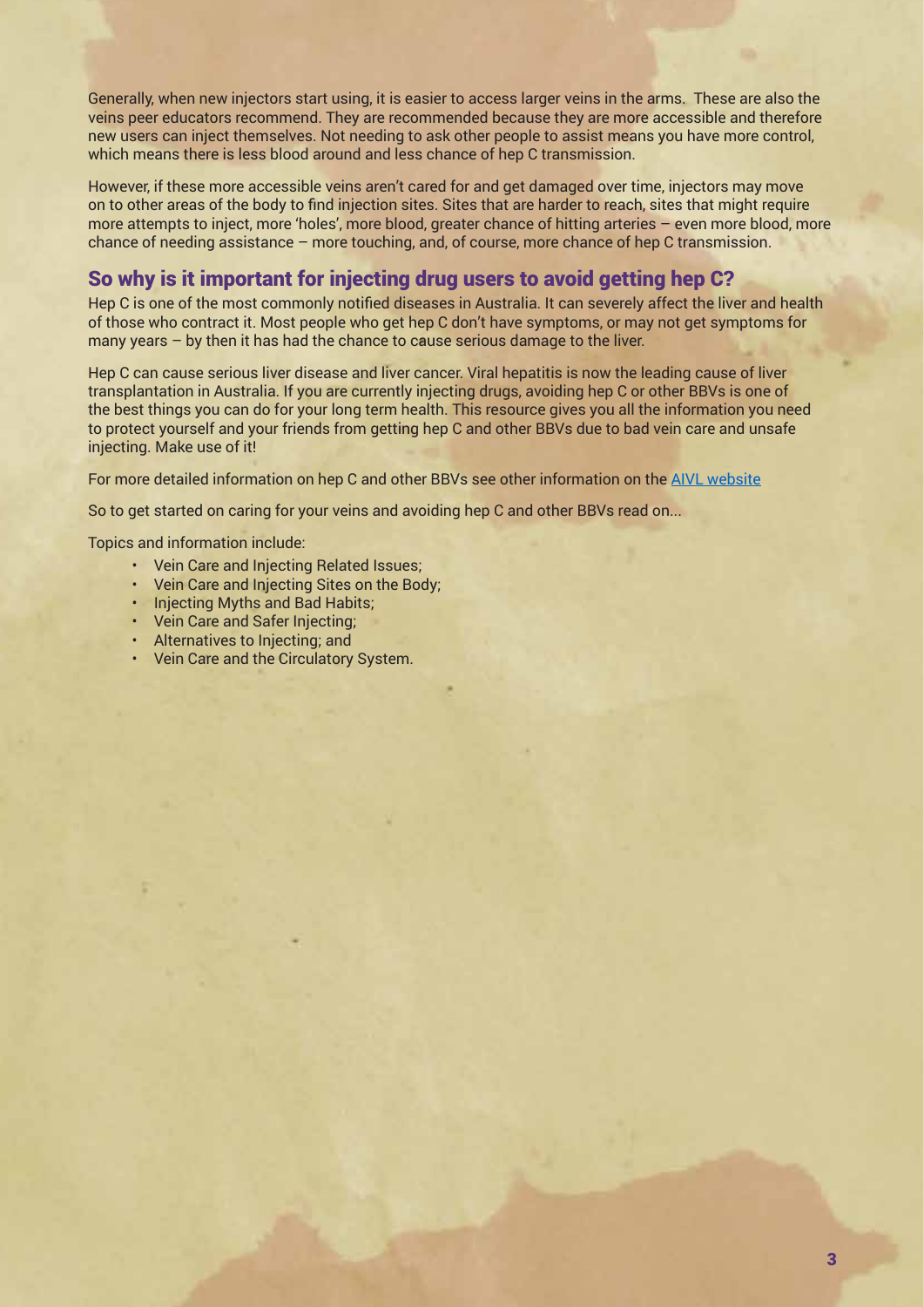

# **VEIN CAR**

# VEIN CARE AND INJECTING RELATED ISSUES VEIN CARE and INJECTING RELATED ISSUES

You may be wondering what the link is between vein care and hepatitis C (hep C). One of the biggest reasons vein care is so important is that the more scarring and problems you have with your veins, the more likely it is that large amounts of blood will be around in the injecting process. More blood significantly increases the  $r$  risk of hep C (and other BBVs) transmission.

It is quite common for people to inject with one or more other people. When this happens, poor vein care can lead to high risk situations if, for example, someone struggles to find a vein. Research has shown that the more blood there is around when injecting (on equipment, surfaces, clothes and hands, etc) the greater the risk of hep C transmission. The risk of hep C being transmitted is even greater if you share needles and syringes with someone else. risk of hep C being transmitted is even greater if you share needles and syringes with someone else.

Regular injecting can lead to damage to the veins and surrounding tissue. Some of the more common injecting related issues are described here.

## Thrombosis **Thrombosis**

Blood clots form when there is turbulence in the flow of blood. Damage to, or inflammation of the lining of the vein can trigger clotting of the blood at the site of the damage. These clots stick to the lining of the vein, and are known as 'thromboses'. 'thromboses'.

A blood clot inside a vein does the same things as a blood clot on the surface - it hardens and turns to scar tissue that shrinks and pulls the edges of the vein together.

It's this pulling together of the edges that makes veins 'collapse.' Veins that have collapsed in this way do not 'unblock' - the blood has to find another way back to the heart. the blood has to find another way back to the heart.



# DVT – Deep Vein Thrombosis **DVT – Deep Vein Thrombosis**

Injecting, particularly in the leg or groin, can cause dangerous blood clots to form in the deep veins of the leg. These clot formations are known as 'Deep Vein Thrombosis' (DVT). DVT can form at or near the injection site, or lower down in the leg around the calf muscle.

The symptoms of a DVT include redness, pain and swelling of the leg. If you inject in the groin and you get these symptoms, you should go to the hospital emergency department immediately. symptoms, you should go to the hospital emergency department immediately.

If you have symptoms of a DVT and you get chest pains and become breathless, call an ambulance. The If you have symptoms of a DVT and you get chest pains and become breathless, call an ambulance. The blood clot may have broken away from the vein, travelled up through your body and got stuck in the lungs. mode broken ay frace broken away from the vein, travelled up through your body and got stuck in the lungs. This is known as a pulmonary embolism (PE) and can be life threatening. pulmonary embolism (PE) and can be life threatening.

In hospital, DVT and other blood clots can be treated with injections that dissolve the clot.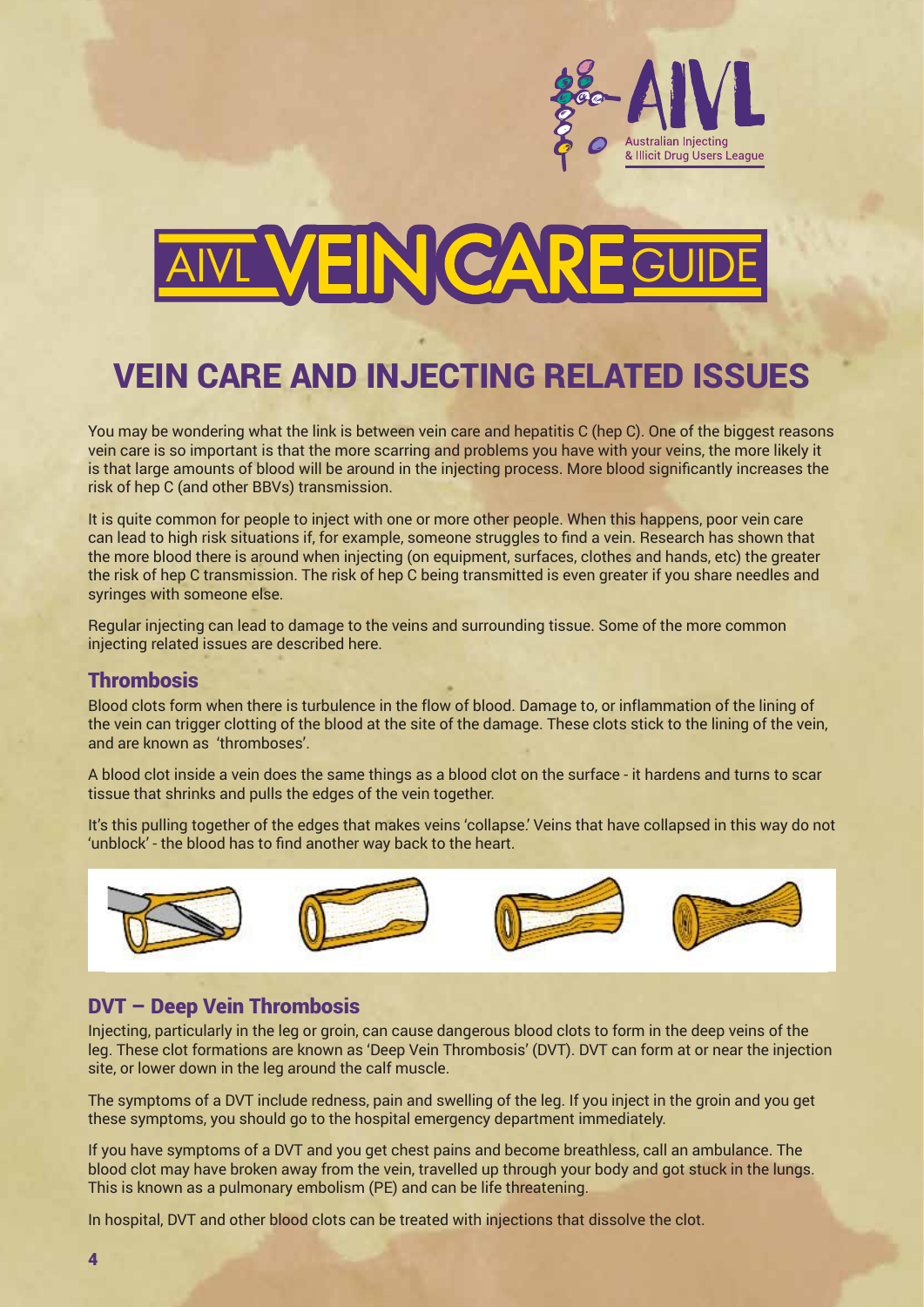# Vein blockage and collapse

Veins may become temporarily blocked if the internal lining of the vein swells in response to repeated injury or irritation. For people who inject drugs, this may be caused by the needle, by the substance injected, or both. Once the swelling subsides, circulation usually becomes re-established.

Smaller veins may block as a consequence of too much suction being used when pulling back against the plunger of the syringe to check that the needle is in the vein. This pulls the sides of the vein together and the sides of the vein may stick together, causing the vein to block – this can be a particular problem if the vein is inflamed. Removing the needle too quickly after injecting can have a similar effect.

Permanent vein collapse can occur as a consequence of:

- Long-term injecting;
- Repeated injections at the same site, and especially with blunt needles;
- Poor injecting technique;
- Injecting substances which irritate the veins (i.e. pills containing chalk and wax, methadone etc);
- Injecting large volumes of liquid; and
- Injecting with large bore needles.

#### Long-term consequences of substantial vein damage

When the flow of blood through the limbs has been severely affected, a number of problems can arise, including:

- Ulcers;
- Development of a sinus;
- Scarring;
- Local infections; and
- Gangrene.

#### Ulcers

Ulcers form when the skin is knocked or scratched (or injected into) and the surface is broken. The slow flow of blood means that the cells cannot reproduce quickly enough to heal the wound. The resulting moist and painful wound can take years to heal, and can be compounded by infection.

#### Factors affecting healing

A number of factors can affect the rate of healing, including:

- Diet and nutrition;
- Stress;
- Poor accommodation;
- Poor general health; and
- Excessive drug and alcohol use.

## Local infections

As well as the risk of transmission of BBVs such as hep C and HIV, injecting carries the risk of introducing bacterial and fungal infections to the tissue surrounding the injection site.

Local infections are often caused by bacteria, which normally live harmlessly on the skin, getting picked up by the needle and forced below the skin where they multiply.

The risk of local infection will be increased by:

- Sharing needles and syringes, and other injecting equipment;
- Reusing unsterile injecting equipment (including filters);
- Injecting non-pharmaceutical medications;
- Unhygienic preparation of drugs;
- Poor personal hygiene; and
- Other health factors affecting circulation and immune function (eg smoking, lack of exercise, poor nutrition, chronic disease).

Local infections include abscesses, phlebitis, and cellulitis.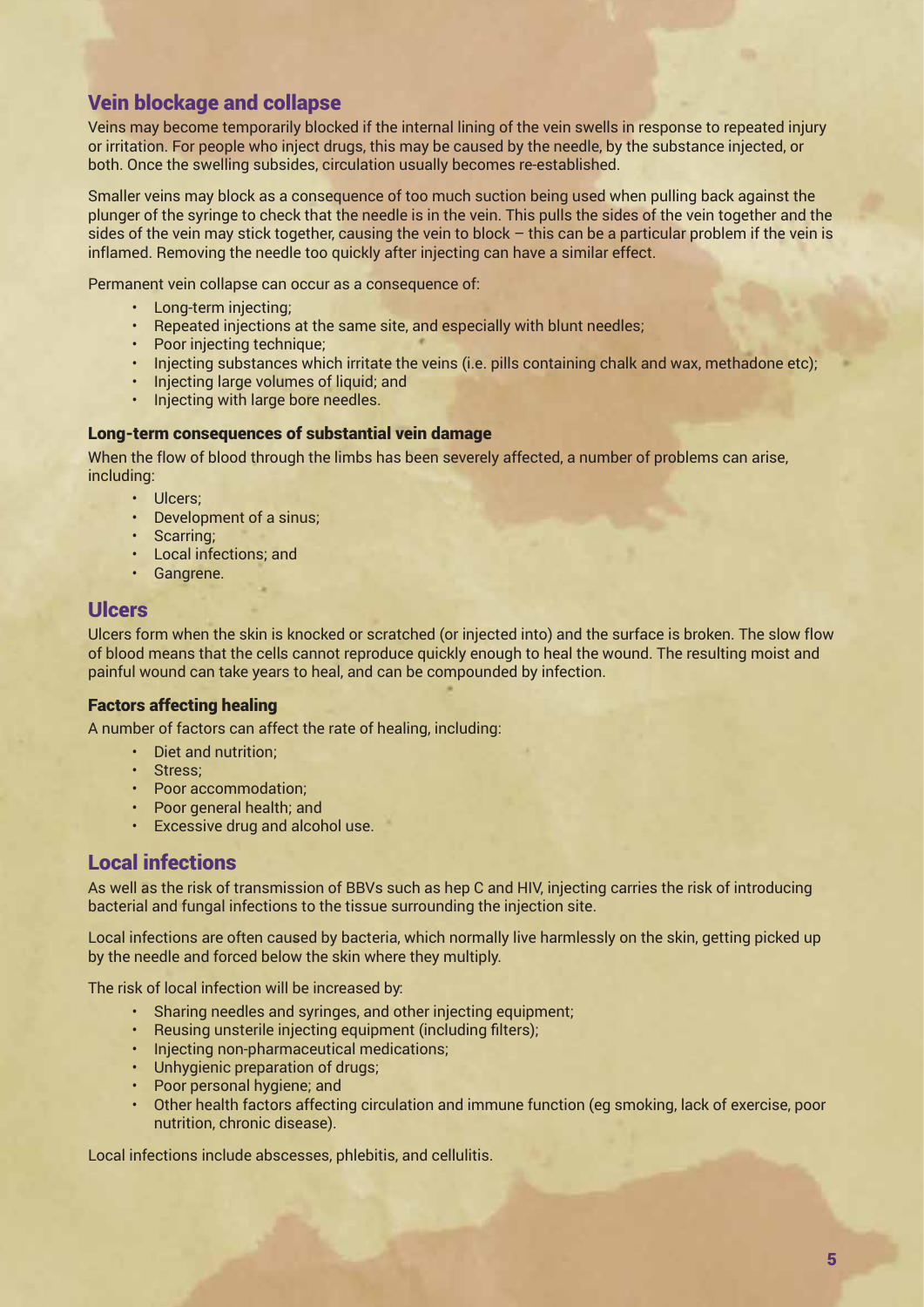#### Abscesses

An infected abscess is a localised collection of pus that is caught within inflamed tissue. It can be caused by a wide range of bacterial and fungal infections. An abscess is different from cellulitis in that it has a defined edge and shape.

An abscess is characterised by:

- Raised skin surface;
- Localised heat;
- Tenderness and pain;
- Redness of the skin;
- Pus formation; and



• A foul smell if there is a discharge. If you develop an abscess you should seek medical advice and treatment as soon as possible. An abscess will require antibiotic treatment and/or lancing to release the pus. • Localised heat;

.<br>You should never try to lance or puncture an abscess yourself. This can spread infection and, without rou should never try to lance or puncture an abscess yoursen. This can spread infection and, without<br>appropriate antibiotic cover, you can quickly develop septicaemia (blood poisoning). You should try to appropriate antibiotic covel, you can quickly develop septicaemia (blood poisoning). Tou should try<br>alternate injecting sites as this will lessen the risk of localised inflammation, infection and abscess afternate injecting sites as this will lessen the risk or localised imfammation, infection and abscess<br>formation. Talk to your local drug user organisation or a medical professional about safe injecting sites that you can use in rotation.

# **Phlebitis**

Phlebitis is an irritation of the smooth inner lining of a vein. This roughening of the vein lining can encourage clot formation. If this happens, the vein becomes inflamed and can sometimes be felt as a thick cord beneath the skin.

Phlebitis can occur as a result of:

- Injecting irritant substances (such as benzos, pills, etc);
- Poor injecting technique;
- Infection; and
- Accidental injury (knocks or blows).

A dangerous complication of phlebitis is deep vein thrombosis (DVT) which can lead to pulmonary embolism.

If phlebitis is suspected you should seek immediate medical advice. Treatment includes resting and raising the limb, antibiotics and anti-inflammatory drugs.

# **Cellulitis**

Cellulitis is a painful spreading inflammation of the skin, which appears red, hot and tender to touch, and is swollen with fluid.

Cellulitis can occur as a result of:

- Irritant substances lodged in body tissues; and
- Serious infection.

When cellulitis is suspected you should seek immediate medical advice. Treatment includes resting and raising the affected limb, and treatment with antibiotics and anti-inflammatory drugs. Never inject into areas that show signs of cellulitis and/or inflammation.

The following can help reduce the general risk of developing cellulitis:

- Always using sterile injecting equipment:
- Using sterile water where available or appropriate alternatives when it isn't;
- Avoiding the injection of irritant or heavily adulterated drugs;
- Avoid injecting large volumes of drug; and
- Removing jewellery prior to injecting if injecting in the hands.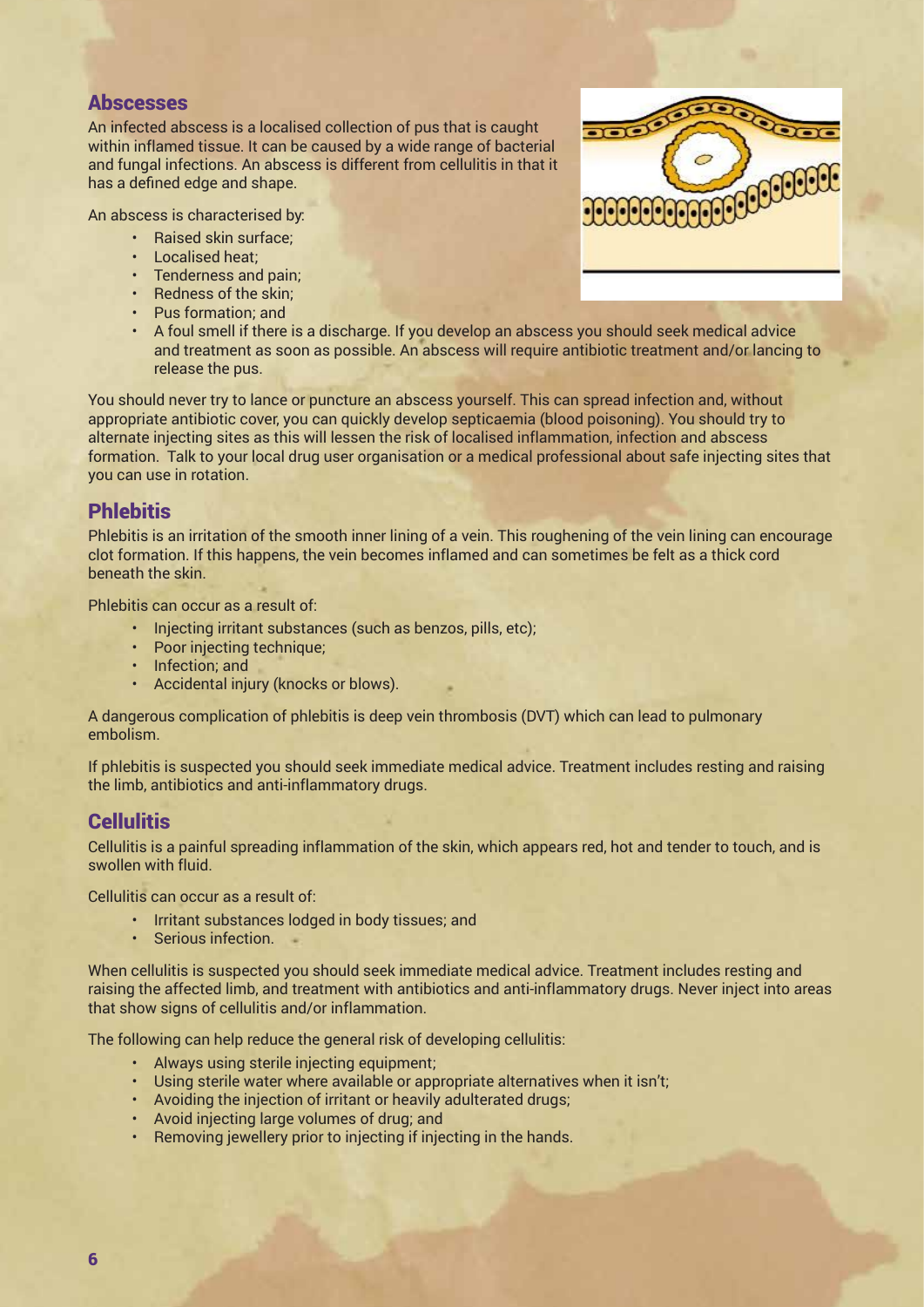#### **Gangrene**

Gangrene is the death of body tissue caused by impaired or absent blood supply. Gangrene generally occurs as a result of infection and artery damage.

The effects of gangrene can be disastrous, potentially leading to loss of limbs. It can also cause the products of tissue breakdown to enter the bloodstream causing blood poisoning or septicaemia which can be life threatening.

#### Gangrene and artery damage

Gangrene can be the result of injecting into an artery instead of a vein. It can also be the result of injecting irritant drugs (such as benzos, and other pills) into the femoral artery rather than the femoral vein. However, it can also occur when people inject into the smaller arteries in the arm.

Gangrene as a result of injecting into an artery can occur in the following ways:

- The artery can go into spasm and interrupt the supply of oxygenated blood to the tissues;
- The injected substance can block the artery interrupting the blood supply to the tissues;
- Small particles of the injected substance can be transported into, and block, the capillaries in the tissue -causing their breakdown;
- Affected tissue initially becoming white;
- Affected tissue eventually blackening;
- Infected tissue becoming odorous; and
- If untreated, affected tissue dropping off.

#### Gangrene prevention and treatment

If you inject, it's really important to be aware of the following in order to prevent gangrene:

- The dangers of injecting into an artery;
- First aid treatment following accidental arterial injection; and
- Avoiding injection of crushed tablets and gel-tabs, especially benzodiazepines, Unisom gel capsules, and Diconal.

If you experience any of the symptoms of gangrene, you need to:

- Understand it's a serious complication that will not go away unless you get medical help; and
- Get urgent medical treatment if the onset is sudden you should call an ambulance.

Speak to your local drug user organisation to find out more.

## 'Missed hits'

A 'missed hit' describes the swelling which appears around an injection site during, or immediately after injecting. It may be caused by fluid entering the tissue surrounding the vein because the needle has:

- Not entered the vein properly;
- Entered the vein and slipped out again;
- Entered the vein and gone through the opposite vein wall; or
- Entered the vein correctly but excess pressure has caused the vein to split.

These problems can be prevented by ensuring that you:

- Check that the needle is in a vein by gently pulling back on the plunger to see that venous blood enters the syringe;
- Always release the tourniquet before injecting;
- Maintain a steady hand whilst injecting;
- Use the smallest possible syringe and needle;
- Inject at the correct angle (in line with the vein); and
- Inject the fluid slowly.

A 'missed hit' will mean that the drug is absorbed much more slowly by the body, and the effect will be less pronounced. It can also lead to problems such as abscesses, cellulitis, and granulomas.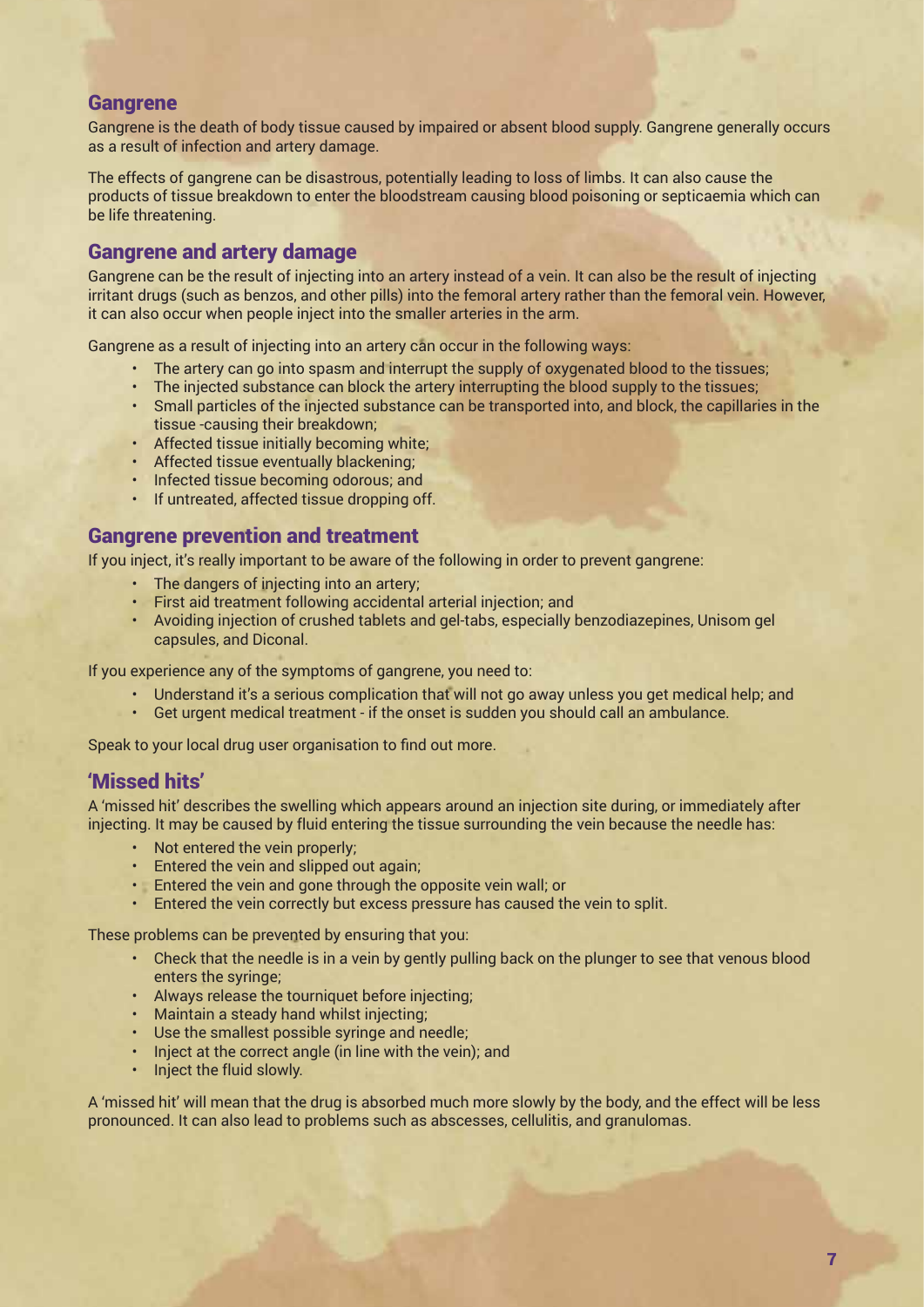#### 'Lumps and bumps'

Many injectors have various 'lumps and bumps' under their skin, which can often cause anxiety. The vast majority of these are not serious, and are often caused by one of the following:

- Previous abscesses;
- Frequently used veins that have now collapsed;
- Previous misses; and
- Previously injected tablets.

However, if you are worried, or if the lump/bump ever changes (size, colour, placement) you should seek medical advice.

#### **Bruising**

When you inject, blood can leak from the vein out under your skin causing a bruise.

#### Taking care of bruises

There are a number of creams that may help treat bruising and thrombosis, such as anti-thrombotic and anti-inflammatory creams (available from chemists) and herbal ointments made from arnica (available from health food shops and some chemists). You can also use vitamin E oil, aloe vera, comfrey, calendula and ice to reduce bruising.

You should wait a couple of hours before applying the cream, until the injection wound has begun to close. Don't squeeze ointment straight from the tube onto the injection site and **never** let anyone else put their fingers in your ointment jar, as these are ways of spreading bacteria and/or BBVs.

#### Scar tissue

The scar tissue that fills collapsed veins (often referred to as 'trackmarks') can remain visible for many years and feel like there is a 'bit of string' under the skin, Sometimes, there can be hard 'knots' under the surface of the skin, at the points where the valves in the vein used to be.

Scar tissue from injuries we suffered as children can often persist into adulthood, and scar tissue below the skin surface (caused by injecting injuries) can also persist for a long time. Old abscesses can also leave lumps of scar tissue that remain for many years.

#### Sterile abscess

A sterile abscess occurs as a result of injecting irritant substances such as crushed tablets, and possibly also as a consequence of a 'missed hit.'

This will often disperse without treatment but, over time, a granuloma may form around it. However, if a lump begins to become red, hot and painful then seek medical advice.

#### Granulomas

Granulomas are benign growths of scar tissue that are associated primarily with subcutaneous (under the skin) injections or 'missed hits'. This happens where the solution has ended up in the surrounding tissue. If this happens a residue may remain for many years, eventually leading to granuloma formation.

Many of the common cutting agents for injectable drugs, such as quinine, mannitol, dextrose and lactose, are not thought to cause foreign body granulomas. However the injection of crushed tablets will increase the risk. The principle filler of tablets is often 'hydrogenous magnesium silicate', frequently referred to as 'chalk' by drug users.

You should note that 'successful' intravenous injection of crushed tablets doesn't remove the risk of granuloma formation. It simply changes the place that they may be found, from the injection site to the lungs. If crushed tablets are injected, they should always be thoroughly filtered first.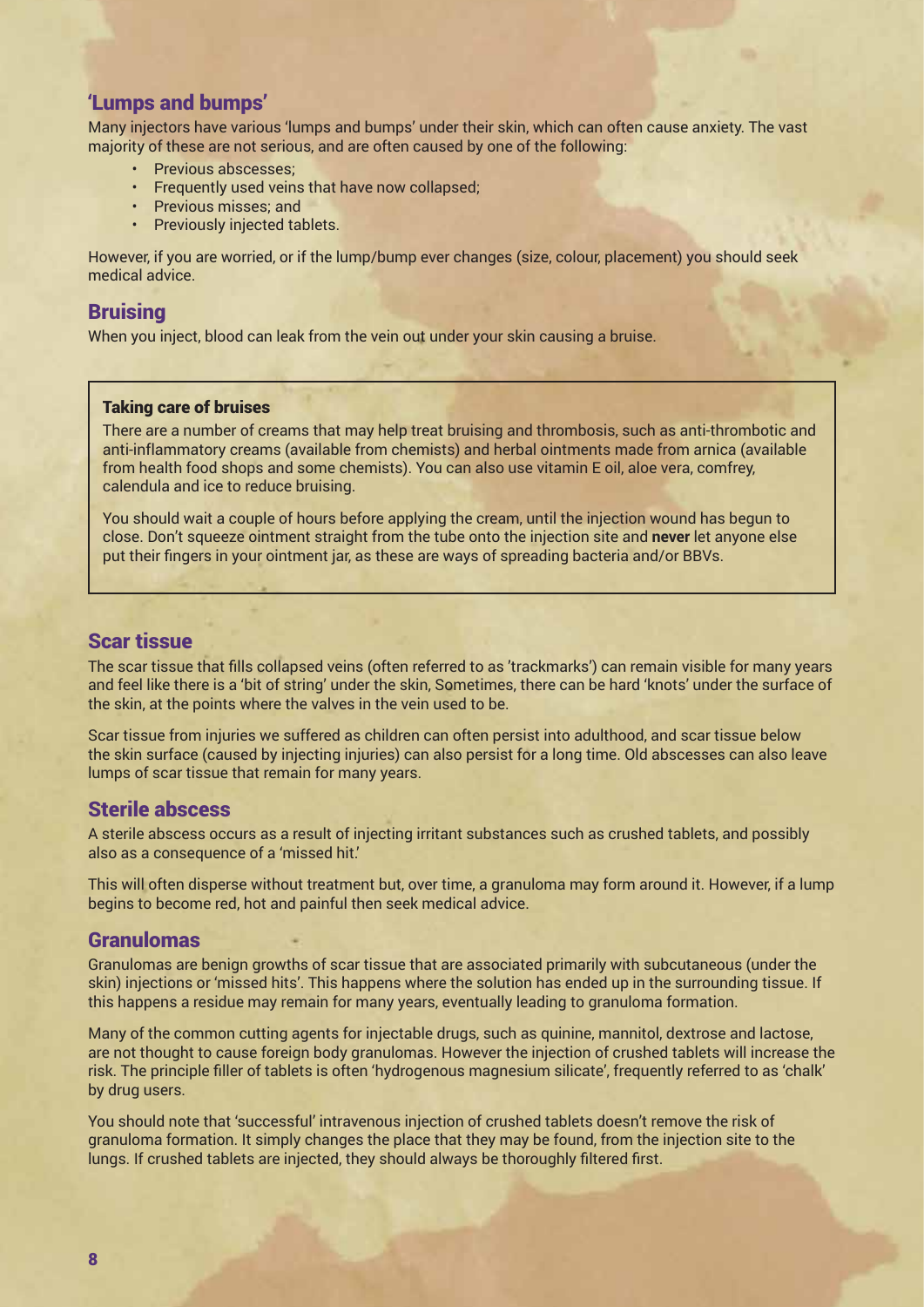#### **Endocarditis**

Endocarditis is a potentially life-threatening infection of the heart valve. It can develop through injections contaminated with bacteria, fungi or other germs. The germs collect and grow on one of the four valves inside the heart, eventually damaging the valve and stopping the normal flow of blood.

The symptoms of endocarditis can come on quickly, over 1 or 2 days, with fever, chest pain, fainting spells, shortness of breath and heart palpitations. In severe cases, a person may suddenly collapse; have a rapid pulse and pale, cool, clammy skin. Sometimes, endocarditis builds up over months and the symptoms are more vague - a low fever, chills, night sweats, pain in the muscles and joints, headache, shortness of breath, poor appetite, weight loss, odd chest pains and tiny broken blood vessels may appear on the whites of the eyes, inside the mouth, and on the chest, fingers and toes.

#### Treating endocarditis

Endocarditis usually responds well if treated early with long term intravenous antibiotics (generally administered in hospital). If endocarditis is not detected and treated, it can be life-threatening, or can require a heart valve transplant and long term medication. If you think you might have endocarditis, it is really important to get checked out properly by a medical practitioner and, if necessary, get proper medical care in hospital.

To prevent endocarditis, avoid injecting near skin infections or wounds no matter how small they are. The bacteria most frequently responsible for endocarditis in people who inject drugs is staphylococcus aureus (s. aureus), or staph for short. This same germ can cause things like septicaemia, cellulitis and abscesses, and it can live in the mouth too, so avoid blowing into baggies and/or licking spoons or injection sites - that's another way of spreading staph.

If you have a heart condition, a damaged immune system (eg through HIV/AIDS) or have had endocarditis in the past, it's important to let your doctor and dentist know before you have surgery or dental work done. You might also want to consider another way of using drugs to reduce the risk of contracting endocarditis.

## **Septicaemia**

Septicaemia, or blood poisoning, can be caused by bacteria, fungi or other germs that can get into the bloodstream through unhygienic injecting. This can happen by using contaminated water, using unsterile filters, or having dirty hands. Septicaemia can also occur when a local infection such as an abscess is not properly treated. Among the initial symptoms are chills, fever and feeling totally exhausted. Like endocarditis, septicaemia can be treated with intravenous antibiotics, and it can also be life-threatening if left to progress. If you think you might have blood poisoning, it is really important to get checked out properly by a medical practitioner and, if necessary, get proper medical care in hospital.

#### **Tetanus**

Tetanus spores live in the soil and in dirt that you may not be able to see - on floors, other surfaces and even on your hands. Wash your hands and the surface you are working on, before preparing your hit. If you drop your fit, it may become contaminated: throw that fit away and use a new one. Whilst tetanus among people who inject drugs has been reported, it is not very common. There is a vaccine available for tetanus, so it is a good idea for all people who inject drugs to get vaccinated. A tetanus booster shot is required every 10 years.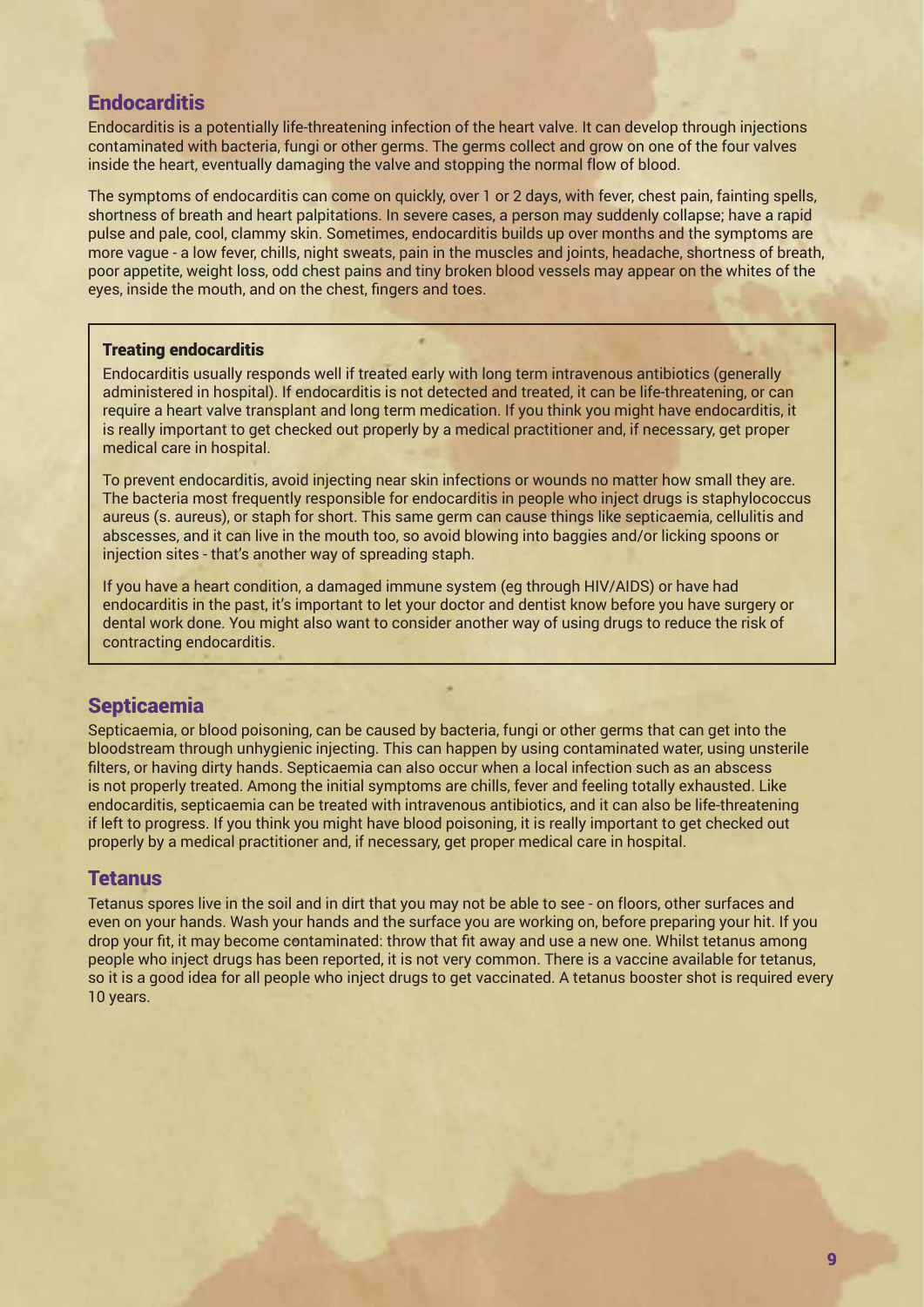## Dirty Hits

A dirty hit is caused by pollutants and/or adulterants in a hit. They can come from any number of sources: nicotine from a used cigarette filter, dirt from your hands, powder that hasn't been filtered out of crushed pills, powders used for cutting drugs, bleach left behind (if you have cleaned your fit but not rinsed it properly), or bacteria and other micro-organisms in filters, unsterile water, and on your hands. The effects of a dirty hit can come on really quickly, but may also take hours. The symptoms can be severe - headaches, the shakes, vomiting, sweating, fever, aches and pains. Aspirin or paracetamol will help the fever. If you are vomiting, anti-nausea medication might help. It is best to rest and drink lots of fluids. Seek medical attention if the symptoms are strong and cannot be relieved, or if they continue to worsen. As difficult as this might be, it is a good idea to tell the doctor that you have had a hit and that this reaction came on afterwards. This is so you can be treated properly and you won't be misdiagnosed with other conditions such as meningitis or septicaemia.

## Eye Infections

You might think that eye infections have little or nothing to do with injecting, but there are some kinds of eye infections that can be caused by some injecting practices. An example is using lemon juice to mix up. A fungus that is on the lemon is injected into the blood stream and lodges in the eye where it settles.

In Australia, a small number of reported eye infections are known to have happened when people have injected Buprenorphine tablets that have spent time in someone's mouth. The infection happens when the tablet picks up traces of the Candida fungus, which can live in the mouth or in wounds on the skin.

This kind of eye infection may be preceded by small infections around the hair follicles on the scalp or other parts of the body, or around the injection site where the fungus entered the body. Some days afterwards, the symptoms in the eye appear. These include: a red, bloodshot, or painful eye, sensitivity to light, blurred vision, partial loss of vision and seeing spots. If left untreated for an extended period, this type of eye infection can lead to glaucoma, cataracts and loss of sight.

This kind of infection often requires a physical examination of the eye, as well as a blood test. However, diagnosis may be less complicated when the person's injecting history is known.

Treating these types of eye infections may require injections of anti-fungal medications and/or steroids, followed by anti-fungal tablets. The type and length of treatment will vary from person to person. Sometimes the problem can return once treatment finishes. If the symptoms do reoccur, you need to seek further treatment.

If you think you might have an eye infection through injecting, it is really important to get checked out properly and, if necessary, get proper medical care in hospital.

#### **Summary**

The injecting related problems discussed above can all potentially be avoided. You can do this by deciding not to inject in the first place or, if you do choose to inject, by looking after your veins – while they are still functional you are less likely to have problems with injecting, with less blood involved in the process and therefore less risk of hep C and other BBV transmission.

Vein care is about rotating injecting sites, using new syringes EVERY TIME you inject, applying bruising/ scarring creams or ointments, using your own tourniquets where needed, avoiding arteries and nerves, being hygienic and taking your time.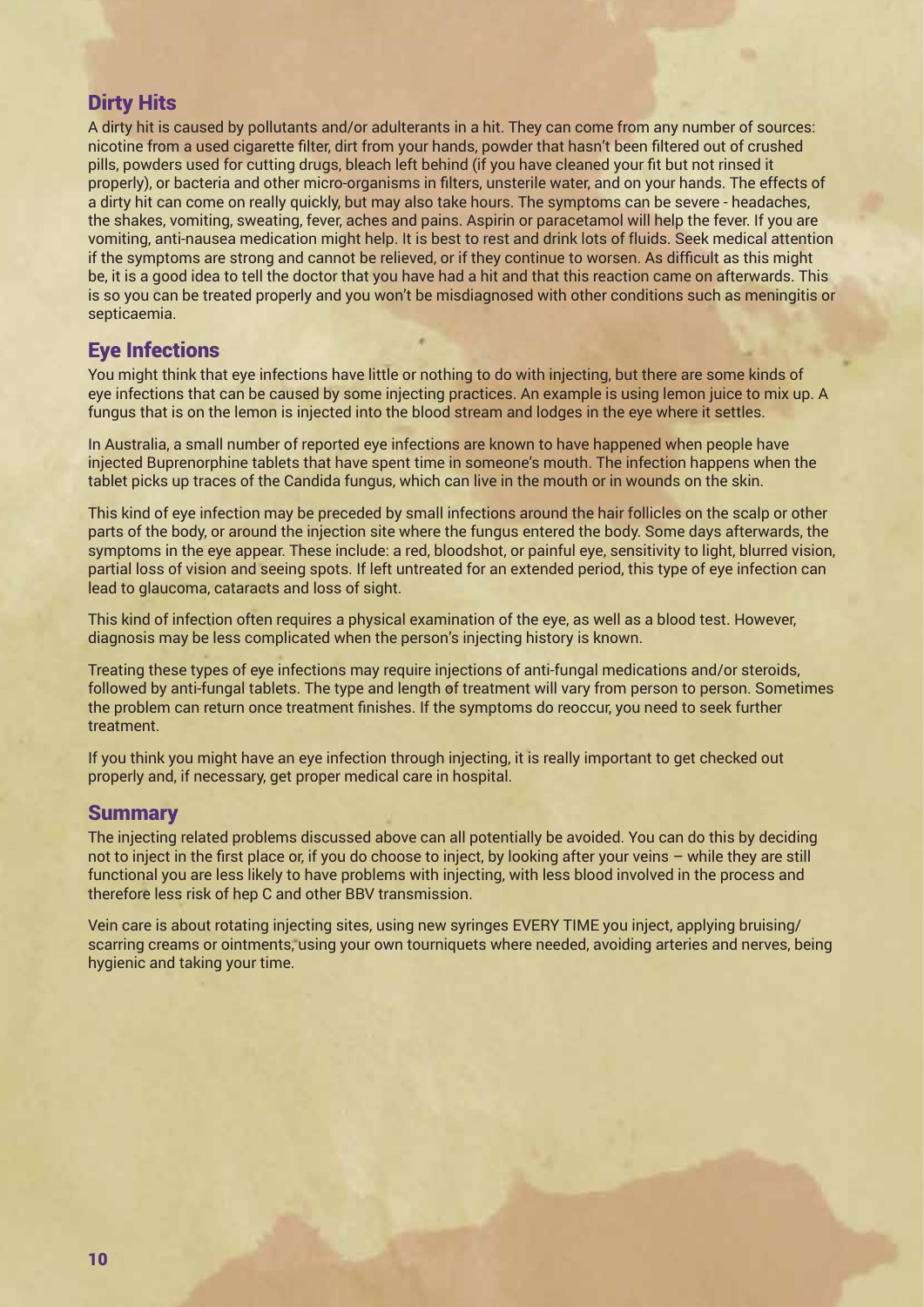

# VEIN CAREGU

# VEIN CARE AND INJECTING SITES ON THE BODY VEIN CARE and INJECTING SITES ON THE BODY

For people who inject drugs, the loss of the most accessible veins can ultimately lead to stark choices: either to stop injecting, switch to another way of using or move to another site on the body where injecting entier to stop injecting, switch to another way or using or move to another site on the body where injecting<br>can pose much greater health risks, particularly in relation to blood borne virus (BBV) transmission such as hepatitis C (hep C). can pose much greater health has been culturally in relation to blood borne virus (BBV) transmission such as  $h$  rispatitis C (hep C). The borne virus (BBV) transmission such as hepatitis  $\mathcal{L}_h$  (hep C).

The following information is provided to help you make informed decisions about where to inject and how to The following information is provided to help you make informed decisions about where to inject and how to minimise the risks of BBV transmission as much as possible. the risks of BBV transmission as much as possible.

#### Arms

Most people who inject drugs start out using the veins in their arms. These are often the easiest and most **Arms** reliable veins to 'find'. Easy and clear access to veins helps to reduce the risk of BBV transmission which is why injectors should try to do everything they can to preserve the veins in their arms for as long as possible. While the precise location of these veins will vary from person to present, the diagram below shows where these main veins are in your arm. veine the precise location of these vehis will vary from person to person, the diagram below shows where the contract  $\frac{1}{2}$ 

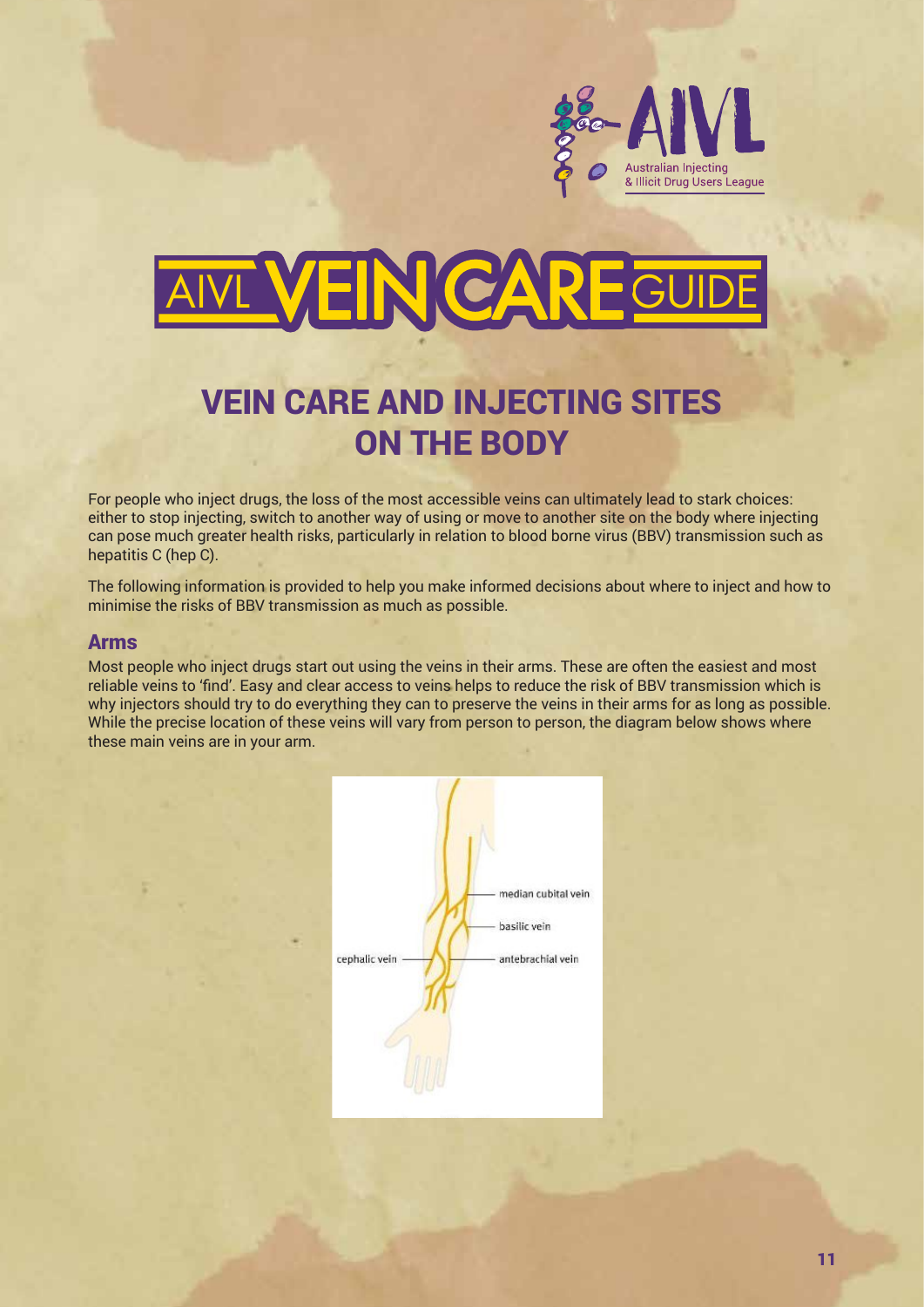If you are having trouble locating a vein in your arm (or in any other part of your body), it's important you get advice from a professional, maybe a doctor you feel you can trust, or someone from your local drug user organisation.

Before you decide to inject in more dangerous places on your body, it's important that you seek advice about alternatives to injecting, as well as about safer injecting practices.

#### Hands and Fingers

The veins on the back of your hands can be quite prominent and highly visible, but they tend to be small and fragile. This can make injecting here both difficult and risky.

It can be really difficult to use these veins, and to hide the evidence of injecting here, so many injectors avoid them. When people do inject into their hands, serious problems can arise. If complications such as infection or cellulitis occur, they are likely to be much more disabling in the hands than they would be in the arm. This can lead to severe problems, such as scarred tendons and loss of finger movement, especially if rings have been left in place while injecting into the hand.

Injecting into your fingers should be avoided as the veins here are **very** small. If you do inject into your fingers, and this also applies to your hands more generally, it's vitally important to remove all rings beforehand. If your hand, or a finger, starts to swell with a ring in place, it can quickly obstruct the blood flow which can lead to the loss of the finger. The artery that supplies the finger lies just below



the vein - if the artery is damaged and blood flow to the finger is cut off, the finger can 'die.' You need to **Legs**  immediately seek urgent medical assistance if you believe you have such an injury. they are furthest from the heart, and due to gravity, blood flow through the leg veins is slow. This slow blood flow means

#### Legs

The superficial leg veins (those near the surface) are unlikely to be viable long-term prospects for injecting, because they are furthest from the heart, and due to gravity, blood flow through the leg veins is slow. This slow blood flow means that it is easy for people to inject too quickly here, causing leakage into surrounding tissue. This can cause infection, bruising and further vein damage. These veins also contain more valves than the veins in the upper body, and this increases the likelihood of problems occurring. Injecting at or any management around a valve causes more turbulence in the blood flow, and therefore increases the likelihood of blood clotting. Injecting near a valve in these veins can also permanently damage the valve, which further slows blood flow. bruising and further vein damage. These veins also contain more valves than the veins in the upper body, and this ie hear the surface) are unlikely to be vlable long-term prospects for injecting,

The superficial veins of the leg also tend to 'wobble' when you try to get a needle in them, and this can result in more frequent 'missed hits' and further vein and tissue damage. The values is done to the vein  $\alpha$  is done to the values in the vein (and to the vein), and the values in the values in the fluid being injected is done the needle pointing up towards the top of the leg. It can be quite difficult to self-inject in the correct direction in the legs, g also tend to 'wobble' when you try to get a needle in them, and this can result

.<br>The flow of blood in the leg veins is upwards (towards the heart). Therefore, an injection in the leg should be done with the needle pointing up towards the top of the leg. It can be quite difficult to self-inject in the correct direction in the legs, but it is important that it's done this way. When an injection is performed with the needle pointing in the wrong direction (ie towards the foot), more damage is done to the vein (and to the valves in the vein), and the fluid being injected is forced in against the flow of blood. If drugs are injected too fast, or against the flow of the blood, the veins won't be able to cope with the pressure of the extra fluid. When this happens, fluid can escape from the vein, around the needle, causing a 'missed hit' and swelling. This can be reduced by injecting slowly, and by injecting in the right direction. The stretching and more blood this is upwards (towards the heart). Therefore, arringection in the leg should  $\frac{d}{dt}$ 

Healing of injection site damage, and resistance to infection, are more problematic in legs because the blood flow is slow. Abscesses and other infections are therefore a greater potential risk if you inject into your legs. **Feet** means a higher risk of getting BBVs such as hep C and B.

Varicose veins are caused by damaged valves. A varicose vein is a swollen vein that has tight, thin walls and is often raised, stretching the skin. You should *never* inject into a varicose vein as they can bleed profusely and more blood means a higher risk of getting BBVs such as hep C and B. **Blood in the feet is also often slower than in the veins of the feet is also often slower than in this area is also often slower than in other than i** parts of the body. If you get an infection it can lead to loss of mobility;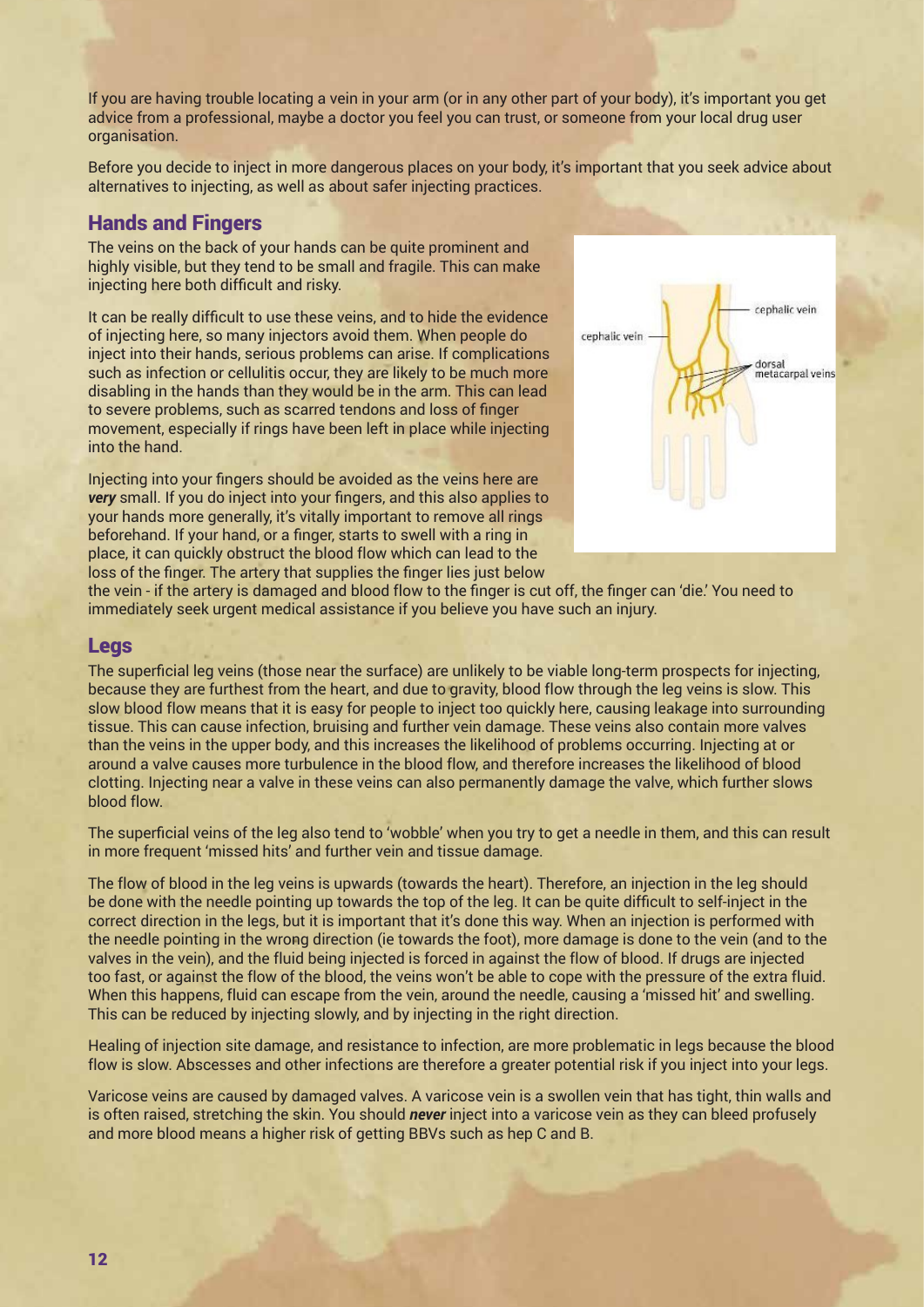#### Feet

Although the veins in the feet are used by some people, there are several reasons why they should only be used very occasionally, if at all:

- Blood flow in the veins of the feet is slow this means that healing in this area is also often slower than in other parts of the body. If you get an infection it can lead to loss of mobility;
- Other injuries to the feet are often slower to heal, especially in people with already damaged circulation;
- Fungal infections of the feet are common there may be an increased risk of introducing these into the body through the injection site; and
- Wearing shoes and socks may encourage or compound problems of infection.

As with the legs, injecting into the feet should be done as slowly as possible to prevent overloading the vein.

#### Highly dangerous sites

**The following highly dangerous sites (such as the neck and penis) are only discussed here because some people do try to inject in them. It is impossible to ensure injecting in these sites will be safe. While we provide this information as a guide, we STRONGLY recommend that you speak to a medical professional and your local drug user organisation about the risks - whether you are already injecting in any of these sites, or just thinking about it.** 

It is impossible to guarantee a 'safe' injection in the neck, or in and around your sexual organs, and you should consider the use of other veins, or other routes of administration. If you've run out of options and don't have any other veins you can find, you should think about:

- Taking a break from injecting and moving to another, (safer) way of using; or
- Taking a break from using, if you can, maybe by trying community or inpatient drug treatments if you need some help.

# **Breasts**

Although there are usually small veins visible in the breasts, especially during pregnancy, it is dangerous to try to inject into them, being so small, they are highly likely to burst. They are also next to milk ducts which can accidentally fill with fluid. There is no direct blood supply to the inside of these ducts, the fluid stays there and there is a high risk of developing mastitis or abscesses. We strongly recommend that you talk to a medical professional and your local drug user organisation about the high risks associated with using this site. You should think about finding a more appropriate site or choose another way of using.

## Deep Veins

Sometimes, when all of the more accessible veins are no longer viable, it can be tempting to 'look' for deep veins by simply 'digging around.' If you find yourself doing this, you should speak with someone from your local drug user organisation about alternative injecting sites and about the risks associated with this practice. Perhaps you might want to consider choosing another way of using.

#### **Neck**

Self-injecting in the neck is extremely dangerous and difficult to do. It is strongly discouraged. Arteries, veins, tendons and nerves are all very close together in the neck, and this means multiple risks are present.

One particular risk is that self-injection in the neck requires the use of a mirror, and this increases the degree of difficulty, so much so that you may need someone else's help. Involving someone else increases the risk of both BBV transmission (HIV, hep C and hep B) and also the risk of local injury because you lose control over the process and have to trust the skills of the person helping you.

Common complications linked to neck injecting are the same as complications arising elsewhere, and include cellulitis and abscess formation. These can be far more disastrous if they occur in the neck. An abscess, or cellulitis, in the neck can cause dangerous pressure on nerves, it may obstruct the airway, and the infection can easily infect the whole body (septicaemia).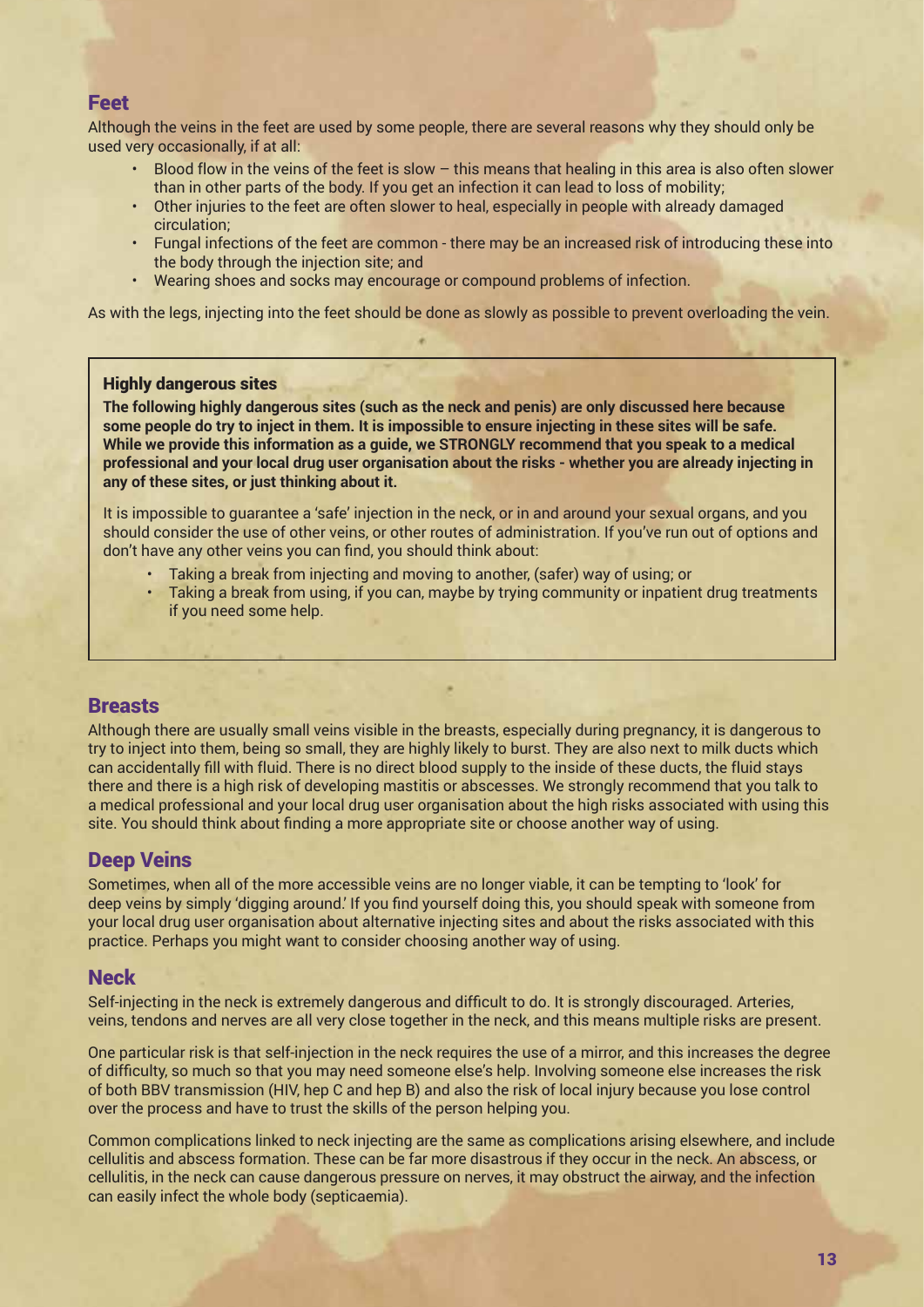Other problems include:

- Accidental injection into an artery if this occurs, then the drug and any other matter in the solution will go directly to the brain, potentially causing a range of neurological problems, including stroke;
- Weakening of the blood vessel wall (aneurysm); and
- Nerve damage, including vocal chord paralysis.

We strongly recommend that you talk to a medical professional and your local drug user organisation about the high risks associated with injecting in the neck. You should think about finding a more appropriate site or choose another way of using.

#### Penis

Injecting in the penis is usually only contemplated when other veins can no longer be found. The penis is a very dangerous injection site, and complications such as local infections are commonly reported. If you do inject into the penis, you should speak to your local drug user organisation about identifying all of the risks involved and how to inject as safely as you can.

Injecting into the penis can result in a condition called priapism - a painful, long lasting (and sometimes permanent) erection. This is caused by the veins becoming smaller and restricting the flow of blood out of the penis. For the penis to return to its normal size the veins must be able to re-open. If this is not possible because of damage from injecting, the erection may not subside.

Some people mistakenly think that 'groin' injecting refers to injecting in the penis. This is not the case, and groin injecting is discussed elsewhere in "Femoral Injecting" below.

We strongly recommend that you think about finding a more appropriate injecting site or choose another way of using.

#### Groin/femoral injecting

Femoral injecting is considered highly dangerous because of the way in which the femoral vein, femoral artery and femoral nerve are situated – close to each other, yet potentially different for everyone (see diagram below).

In some people these blood vessels can actually cross over each other, while in others they don't.

There is a very real risk of hitting the femoral artery when attempting to inject in the groin, so it is important to be prepared to stem excessive blood flow. If you feel a pulse you're likely near the femoral artery – do not attempt to inject there. Accidental arterial injection can sometimes cause weakening of the artery wall (pseudo aneurysm), fungal infection of the artery wall or formation of an abscess over the injection site. These conditions can lead to life-threatening arterial bleeding and infection.

If you do hit the femoral artery, bright red, frothy blood can rush into the barrel of its own accord, as it is subject to arterial pressure. If this happens, STOP IMMEDIATELY & DO NOT GO ANY FURTHER!

Before you gently remove the syringe, reach for something clean and sterile to help stem the bleeding, as blood may spurt from the site when the syringe is removed. Gently apply firm pressure to the injection site until the bleeding stops – this will usually take at least 10-15 minutes. You may need to seek medical help if the bleeding does not stop within this time.

Remember, if you hit an artery, *DO NOT INJECT!* Blood in the artery is being pumped down the leg and injecting into it can cause the blood supply to be blocked which can cause tissue 'downstream' to die (e.g. your toes), gangrene in the leg or foot, and eventual amputation of part or all of the leg. If you hit an artery, gently remove the syringe, lie down, raise the limb and apply firm pressure to the site until the bleeding stops. If you are bleeding heavily, if your pulse quickens, if you go pale or feel faint, call 000 for an ambulance.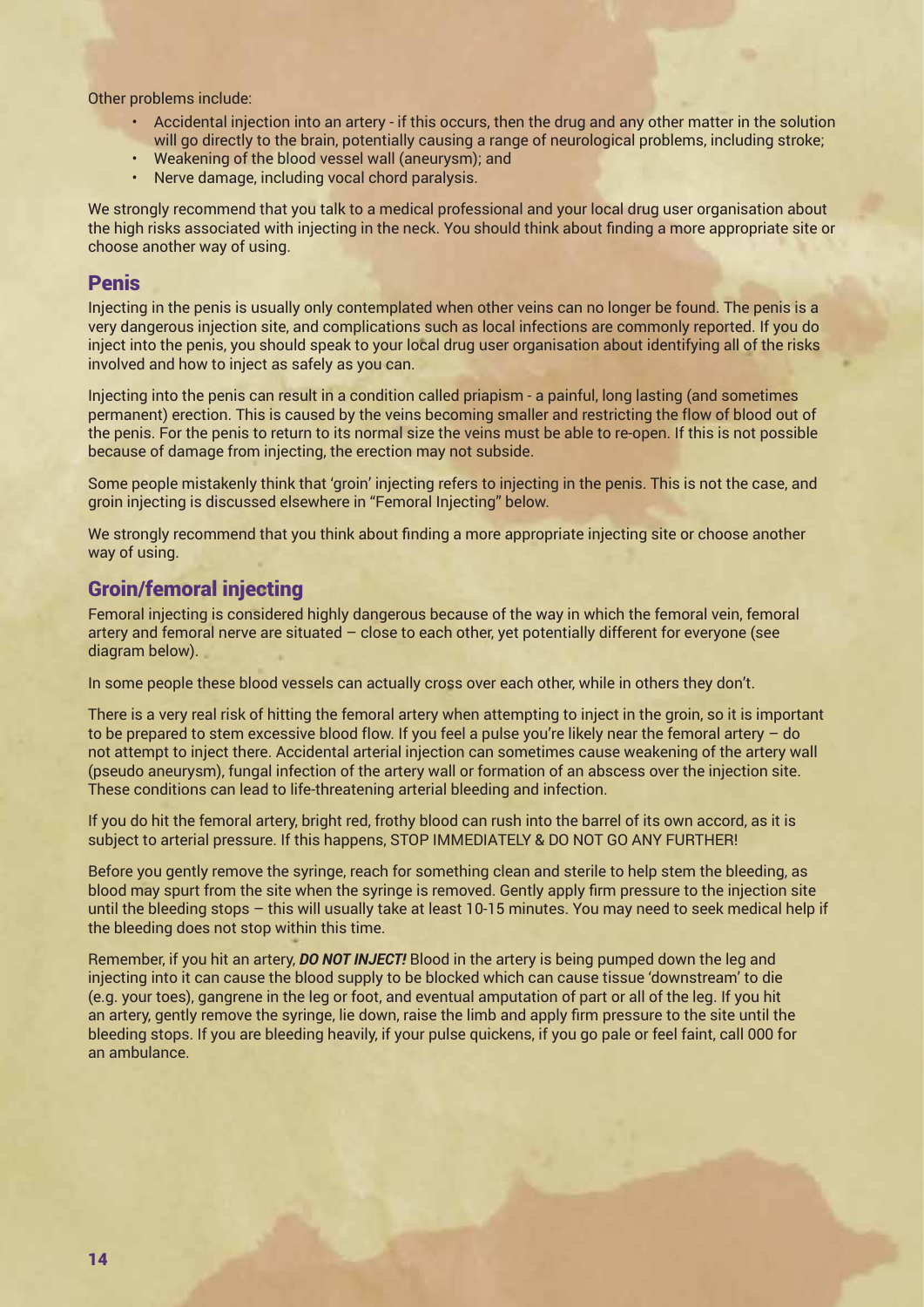**The diagram on the right shows where the femoral nerve, artery and vein commonly lie – BUT, this is not the case for everyone, and over time, frequent injecting (and scarring) can change their position.**

The femoral artery, vein and nerve are very close together although their relative position varies from person to person. The femoral nerve controls the muscles that help bend the knee. It also supplies feeling to the front of the thigh and part of the lower leg. Hitting the femoral nerve causes a sharp pain that radiates down the whole of the leg. If this happens, you will instinctively remove the needle, but do so slowly and be ready to stem any blood flow. If you damage the femoral nerve, it can cause weakness, difficulty with walking and problems with mobility generally, as well as loss of feeling in the leg. Sometimes, slight nerve damage can self-repair, but nerve damage can also be permanent.

Once people have located their femoral vein, they tend to inject in the same place over and over again. Injecting in the same place will cause a hole to form down to the vein which never gets a chance to heal. Eventually, a deep cavity (or sinus) can form at the injection site. Sinuses are permanent tracks from the vein to the skin surface and are caused by persistent use or infection. Recent research suggests that almost



everyone with such a 'trackmark' (or sinus) from repeated groin injecting which is a relative position varies from person. The femoral article position varies from person to person to person. The first from person to perso will have scarring in their femoral vein, and will have a deep vein thrombosis (DVT), which clots on the inside of the vein wall. This increases the risk of: of the lower leg. Hitting the femoral nerve causes a sharp pain that radiates down the whole of this happens,  $\alpha$ 

- Infection at the injection site:  $\mathsf{S}$  on site; remove the needle, but do so slowly and be ready to stem any blood flow. If  $\mathsf{S}$
- **following** nerve, it can cause weak nerve, it can cause with with with with mobility general nerve, it can cause with with with with with with mobility general  $\alpha$  as well as loss of  $\alpha$  as well as loss of  $\alpha$  as loss
- Parts of the clots breaking off, and travelling to the lungs (causing a pulmonary embolus) and/or heart (causing infective endocarditis), or brain (stroke).

we strongly recommend that you talk to a medical professional and your local drug user organisation about the high risks associated with femoral injecting. You should think about finding a more appropriate site or choose another way of using.  $\alpha$  raik to a medical professional and your local drug user organisation about

#### Blood Borne Viruses (BBVs) and Dangerous Injection sites wall. The state of the state of the state of the state o repeated groin injecting will have scarring in their femoral vein, and will have a deep vein thrombosis (DVT), which clots

It cannot be said enough: whenever you inject, there is blood around, and where there is blood, there is more  $\mathsf{risk}$  of transmitting and contracting BBVs such as hep C. The general blood stream (see the general blood stream (see

If the more accessible veins aren't cared for and get damaged over time, injectors may move on to other areas of the body to find other injection sites, sites that are harder to reach. This often means repeated attempts to inject, more wounds or 'holes', more blood, and an increased risk of hitting an artery. This means even more blood, and probably more chance of needing some help to get a vein, with more touching involved, and, of course, even more chance of BBV transmission. l for and get damaged over time, injectoi

But remember, if you inject in these more dangerous sites you can still protect yourself and others from BBV transmission and/or re-infection. Hep C and other BBVs are preventable!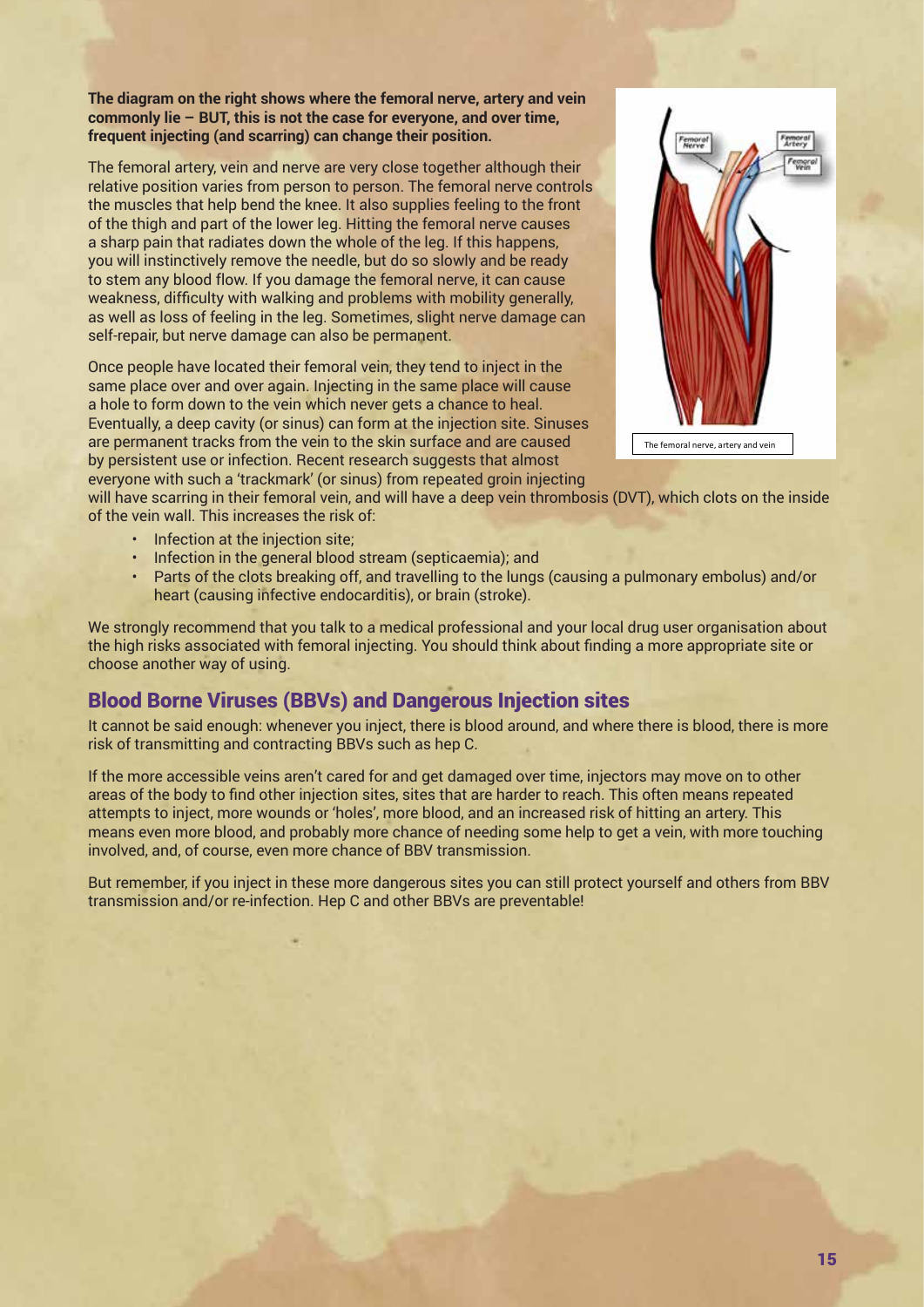

# **VEIN CARE**

# INJECTING MYTHS AND BAD HABITS

This section looks at some of what we call 'injecting myths' and what you should know about them.

Research and experience has shown that the majority of injecting drug users learn their 'injecting technique', or 'how to inject' information, from other (often older) drug users. This can be both a 'good' and a 'not so good' thing. Learning from other drug users shows that injecting drug users want to keep their friends and loved ones safe by teaching them how to use as safely as possible. However, in doing so, sometimes people who inject drugs pick up some 'not so good' habits, things that older or more experienced drug users may have been doing for years without even thinking about it. Some habits (practices or rituals) can not only lead to damaged veins, but also to the spread of bacteria and/or blood borne viruses (BBVs) such as hepatitis C (hep C).

#### Strokes from air bubbles

You've probably heard the one about how injecting an air bubble can cause a stroke. Whilst it's true that injecting air is generally 'not a good thing', it tends to be somewhat overstated as a risk, especially when compared to other more immediate risks. While some people who inject drugs pay little or no attention to hygiene or cross-infection risks whilst injecting, they display infinite patience in getting rid of the tiniest of air bubbles from their shot.

Compared to the size of the 'average' air bubble in a syringe, it would take a **gigantic** volume of air to cause any real circulatory problems.

People who inject drugs really need more information about much higher priorities such as hygiene and avoiding contact with blood so as not to risk BBV transmission.

#### 'New' veins

Sometimes you'll hear someone say "I thought I was out of veins, but I found a new one here". However, these veins never last because they are not in fact 'new' veins.

What happens is, as veins collapse and circulation gets restricted, the blood is 're-routed' through smaller and smaller veins. If the pressure in a small vein gets too great, it can 'blow up' like a balloon. The walls of these veins are very thin and fragile - sticking a needle into them usually results in a painful bruise. If you (or someone you know) are at the stage of finding these 'new' veins, seriously think about alternative routes of administration, because carrying on injecting can lead to serious, life-long, circulation damage.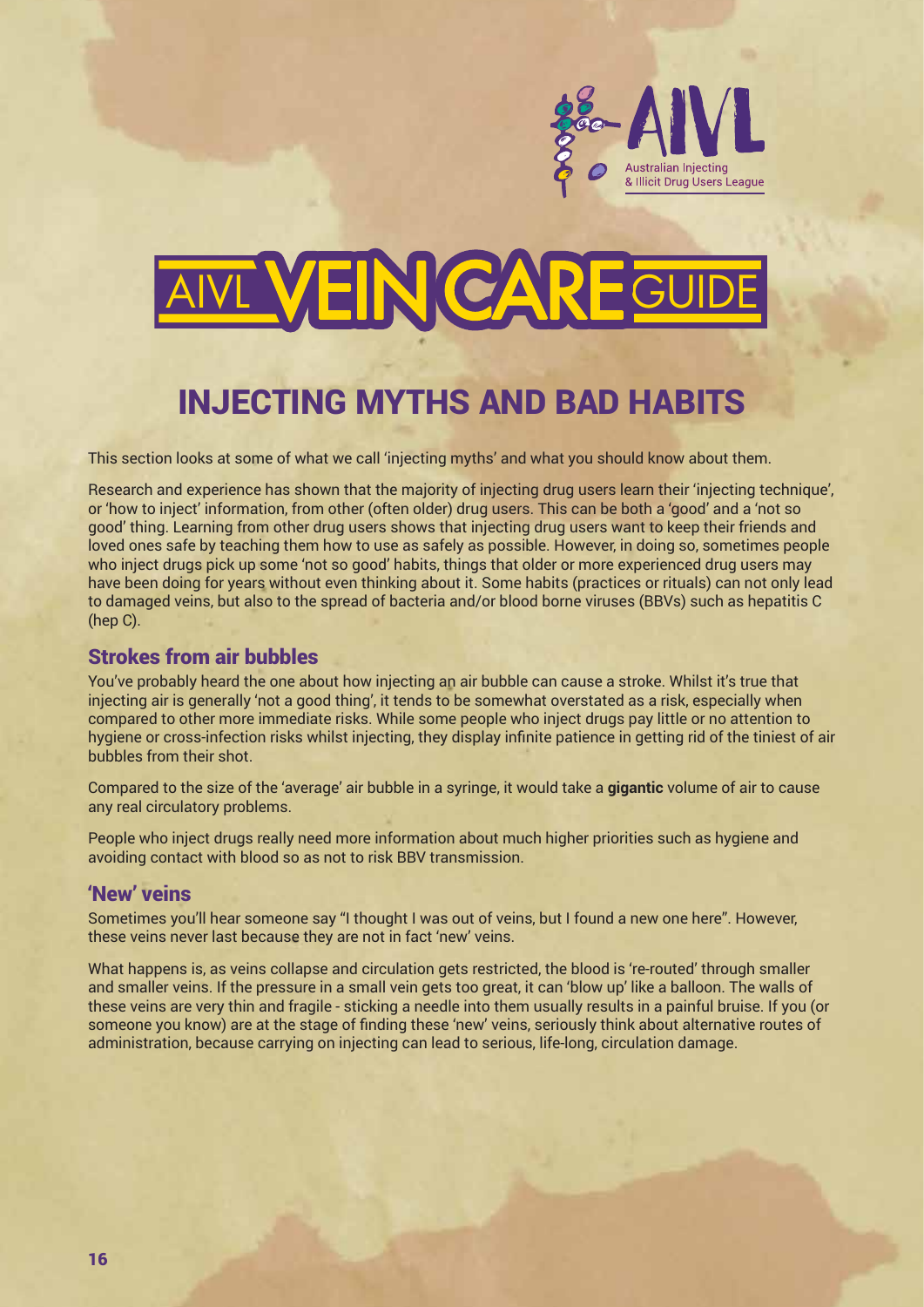# Licking the needle tip

It is not uncommon for people who inject drugs to lick the tip of the needle before injecting. While it is understandable that people would want to avoid losing or wasting any of their drug, this will add large numbers of bacteria to the needle and will greatly increase the risk of infection (especially fungal infections such as thrush). The amount of drug in the droplet that is 'saved' will be tiny, and because many drugs are not very effective when taken orally, it will make no noticeable difference whatsoever to the 'shot'. This is one habit or practice that is definitely unhealthy. You should **not lick the needle tip**.

# Licking the injecting site

Licking the injection site either before or after injecting (or both) is a common practice among people who inject drugs, and it may be part of an attempt to 'clean' the site. However, licking the injection site will increase the risk of bacterial infection, and could result in the formation of abscesses. Licking the injection site, either before or after injecting is unhealthy. After injecting, you should stop the bleeding with a clean sterile cotton ball or tissue, and you should wash your hands and the injection site both before and after injecting. You should **not lick the injection site**.

#### 'Jacking back'

'Jacking back' refers to drawing blood back into the syringe after the drug solution has been injected. One reason people do this is to make sure that no drugs are wasted by being left in the tip of the syringe. As a small amount of the drug solution will be retained in the tip of the syringe (how much depends on the type of needle and syringe being used), this can make sense in terms of maximising the amount of drug getting into the body.

But, the small gains you get from doing this should be weighed against the extra damage you can do to the vein, including increasing the chance of vein damage and collapse through the increased suction that results. In fact, this practice heavily contaminates your injecting equipment with blood, making the transmission of BBVs like hep C much more likely if, say, the equipment is re-used by another person. It will also make cleaning your equipment (if you later find you need to re-use it) much more difficult. Jacking back increases the risk of vein damage, and increases the risk of BBV transmission.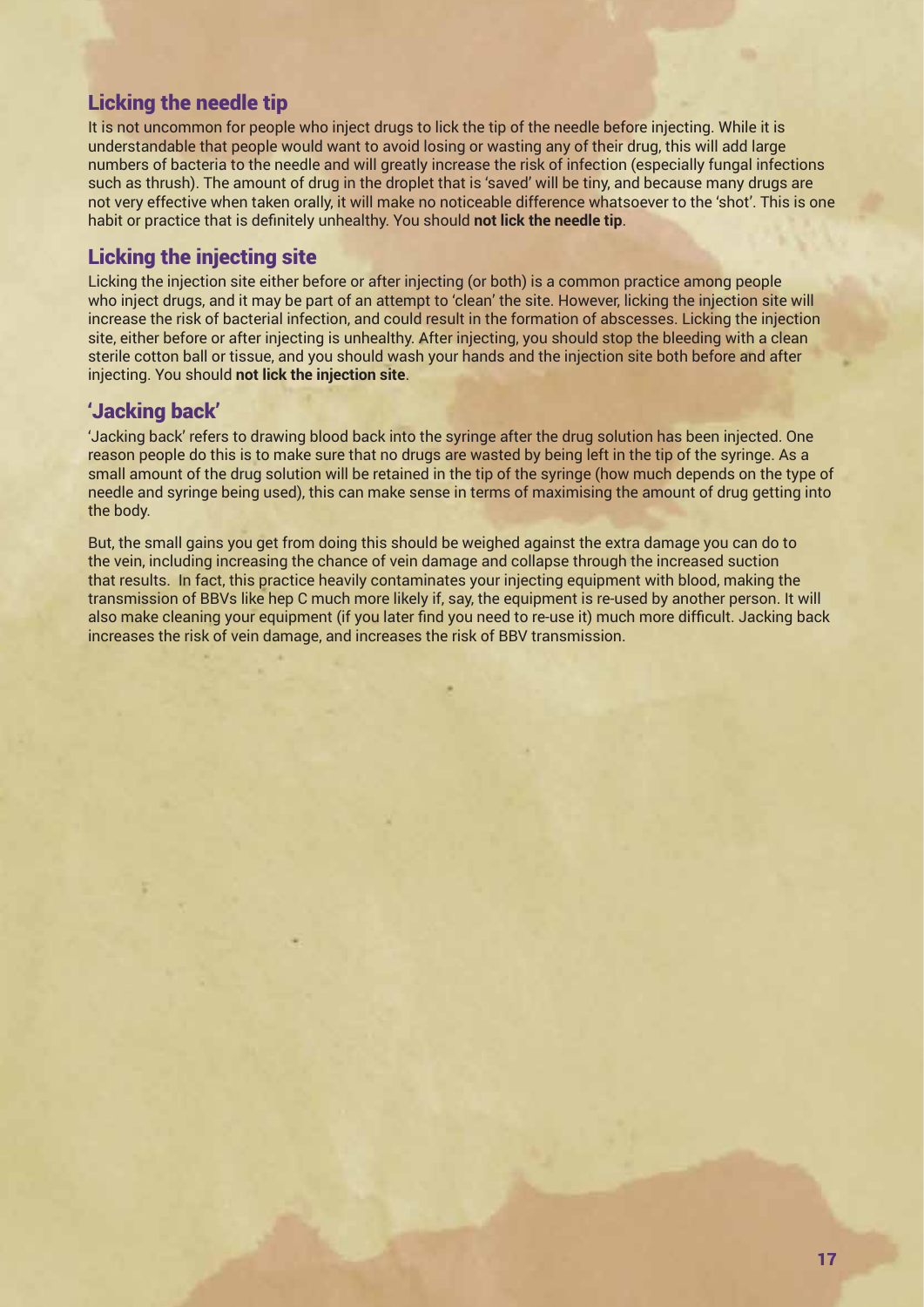

# **VEIN CAR**

# VEIN CARE AND SAFER INJECTING

Injecting safely and looking after your veins is incredibly important to your overall health. By following the information on this site you can help keep your veins in as good a condition as possible, and it will also help you avoid blood borne viruses such as hepatitis C (hep C).

#### **Preparation**

Choose a safe place to inject, one that is private, clean, well lit, and has running water available.

Make sure the surface you are going to mix up on is clean. You can use soapy water or swabs to wipe down the surface.

Make sure you have everything you need within reach: **new sterile syringes, new sterile water (or cooled boiled water in a clean glass), new swabs, a new filter, clean spoon and a clean tourniquet**.

Wash your hands and arms thoroughly in warm soapy water. This helps remove viruses, bacteria and plain old dirt. You can also use the pure alcohol hand cleansing gels that are readily available in supermarkets and chemists. They are a handy alternative, or addition to your hand washing routine.

If you can't wash your hands or don't have access to the alcohol cleansing gels, then use new swabs (wiping once, in one direction) to clean them. Concentrate particularly on the parts of your fingers and hands that will be in contact with any injecting equipment. Going back and forwards with swabs just spreads the dirt and bacteria around. Allow the swabbed area to dry (It is actually the drying process that kills bacteria). Pay close attention to the tip of the index finger and thumb of the hand you are going to use to make up a filter.

## Mixing up

Clean the spoon by wiping once, in one direction, with a new swab and let it dry before you put the drugs in the spoon. Use your sterile syringe to draw up water from a newly opened ampoule of sterile water, or cooled boiled water in a clean glass.

#### **Add the water and use the blunt end of your syringe to mix.**

Depending on which drug you intend to use, you may be able to access wheel filters at a local needle and syringe program (NSP). If possible, always use wheel filters, especially for filtering pills or large quantities of liquid. For drugs like heroin and speed (or ice), add a small cotton filter to the mix to draw up through. The best filters are the (freshly opened) sterile cotton balls in your 'fit pack' or a piece of a new, unopened tampon. Also, filters for 'rollies' don't have fibreglass in them (unlike some tailor made cigarette filters), so they're okay too. Use your fingers, not your teeth, to pull apart the filter (the mouth is full of germs).

#### **Gently lay the hole, or eye, of the needle on the filter and draw up the mix.**

Remove air bubbles by pointing the needle skywards and tapping the side of the syringe with your finger. The bubbles will rise to the top - push the plunger slowly until all the bubbles have escaped through the eye of the needle.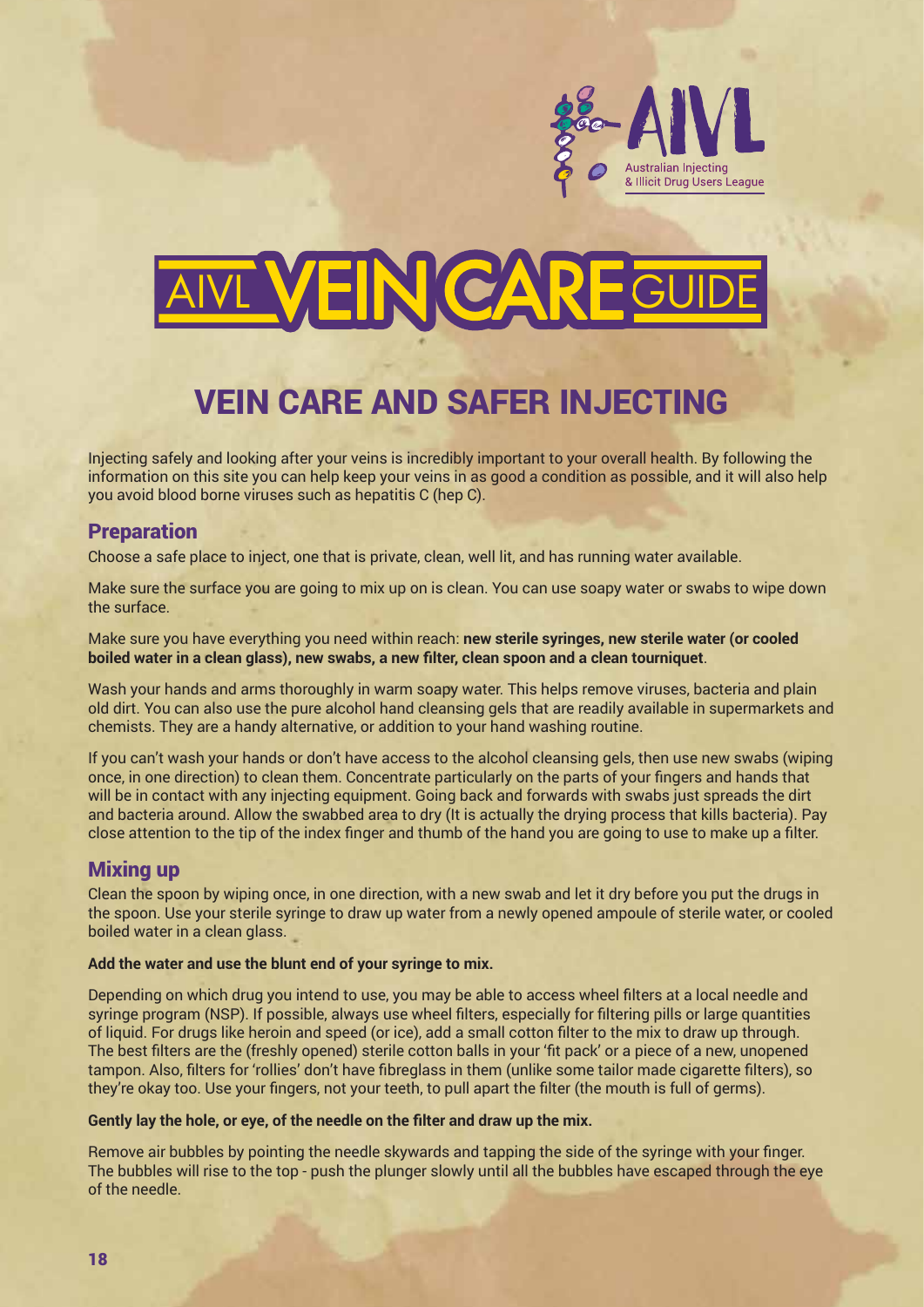# **Injecting**

Place the tourniquet above your injection site, but don't tighten it yet.

#### **Wipe the injection site in one direction once, with a new swab.**

Tighten the tourniquet, but don't leave it tightened too long. If you are having trouble finding a vein, release it and try again. Opening and closing your hand in a pumping motion can also help raise a vein. As well as this, warm water over your arm or other injecting site can help bring veins up - a clean wash cloth that you wet with hot water and place on the site often works well, but you'll need to re-swab the site after doing this.

#### **Put the needle into your arm at a shallow angle with the eye facing up.**

Blood will sometimes appear in the barrel when the needle is inserted in the vein. Slowly pull back the plunger and blood will appear if you are in the vein. If no blood appears, loosen the tourniquet and remove the needle. Keep your arm outstretched and add pressure to the injection site with a clean cotton ball, tissue or toilet paper to stop any bleeding.

Re-swab your new injection site, take a deep breath and start again. When you are sure the needle is in the vein, loosen the tourniquet and slowly push the plunger in. If you feel any resistance or pain you may have missed or 'popped' the vein and will have to start again, preferably using a new needle, and using a different site to give the 'popped' vein time to heal. When finished, slowly remove the needle, keep your arm outstretched and apply pressure to the injection site for a couple of minutes using a cotton ball, tissues or toilet paper. Raising your arm for a minute or so will help stop the bleeding.

# Cleaning up

If you think you might have to reuse your own syringe you should rinse it immediately in clean, cold tap water. This will remove most of the blood and help reduce the likelihood of HIV and hep C (and hep B) transmission if someone accidently sticks themselves with the used needle.

#### **Recap your own syringe, mark it and store in a safe place.**

Dispose of the water you used to rinse your syringe. If you're sure you won't be reusing your syringe, dispose of it straight after use, without recapping, into a disposal container or a puncture proof, child proof container (one with a lid that can be securely closed). Wherever possible, return your disposal container to the nearest needle and syringe program (NSP). Wipe down the area where you mixed up with soapy water. Where there is the possibility of contact with blood, the area should be wiped down with household bleach. Don't reuse swabs, filters or open water ampoules as they become contaminated once opened. Dispose of this used material in your disposal container or double bag it and dispose of it with, or in, your household rubbish. When you have cleaned up, wash your hands and arms with warm soapy water. If this is not possible, use new swabs to clean them.

## Using in groups

When you are injecting with other people you have to be even more blood aware. This includes having your own sterile equipment - syringe, sterile water, swabs, clean spoons, filters and tourniquets. Keeping your own equipment separate and marked will help reduce the risk of mix-ups which can result in the transmission of HIV and/or hep C or B. If you have to divide a mix, everyone will need sterile syringes. Make sure the spoon, water, and filter are all clean or new.

Follow all the steps outlined in 'Mixing Up' and when it comes to drawing up, as long as the syringes are sterile they can go into the spoon and you can pull up your hit.

If you only have one sterile syringe, that's the only one that can go into the spoon. That syringe can divide the other hits into separate clean spoons and people can then draw up their own. It might take a few extra minutes but it can save someone from contracting BBVs.

**If there are no sterile syringes the powder should be divided while dry.**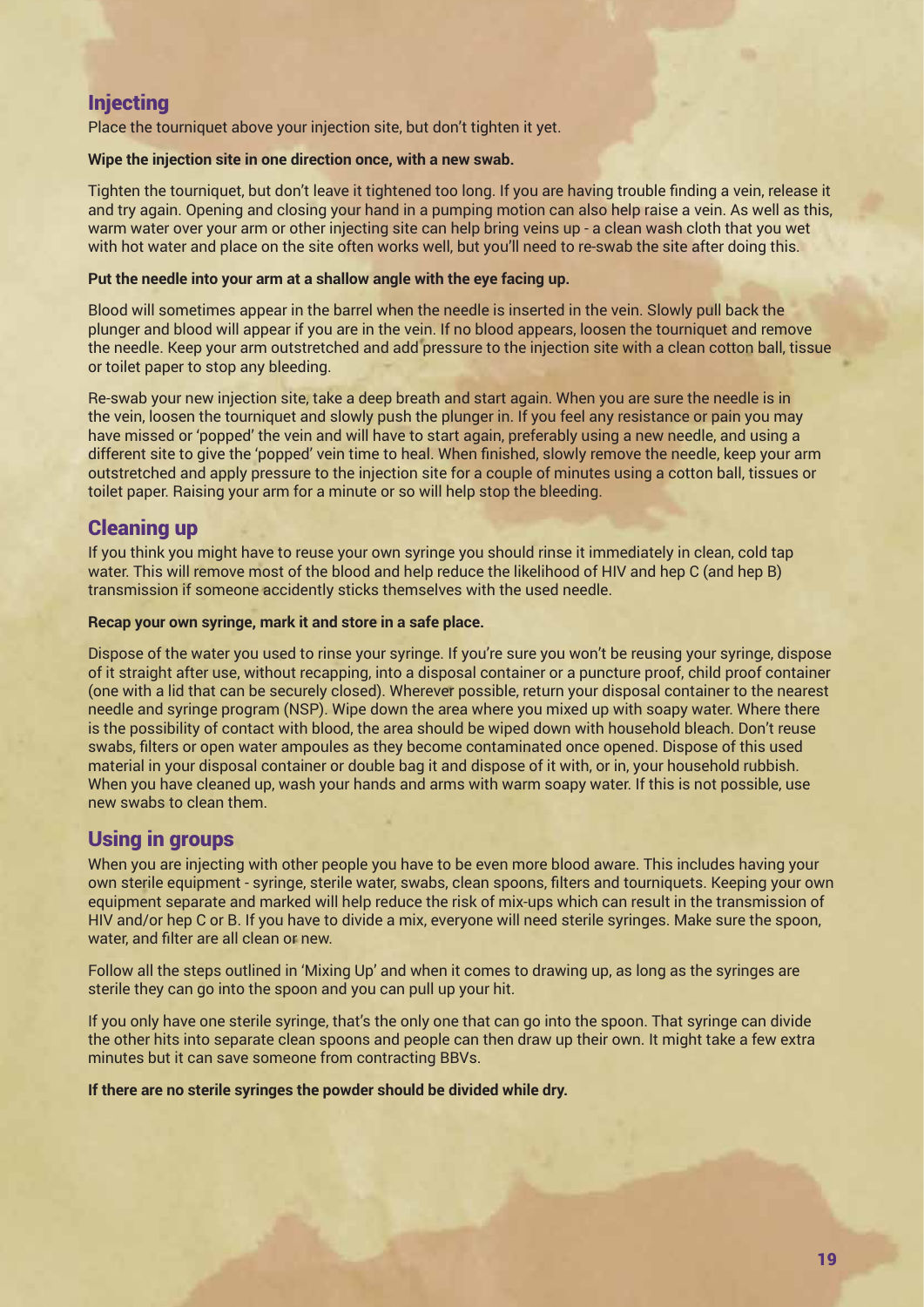# Injecting pills

If you are injecting pills, use pill filters (wheel filters) if you can get them. If you can't, filter your mix at least three times to remove the impurities that can cause problems to your veins and blood flow.

# Intramuscular Injecting

Injecting speed, cocaine, pills or methadone into muscle can cause abscesses. Some material used to cut gear can do the same. The safest muscle-injecting site is your bum. If you try to inject into your bum or thigh, be particularly careful to avoid hitting the sciatic nerve. Damage to this nerve can be irreversible and can cause chronic pain, even paralysis. For intramuscular injecting, follow this procedure:

- 1. Keep the site straight and as relaxed as possible;
- 2. Only inject in the upper and outer area of the buttocks as shown below;
- 3. Using a new swab, clean the injection site with a single wipe;
- 4. Holding the barrel of the syringe, push the needle in with one swift jab, not quite up to the hilt;
- 5. Draw back. If you get blood in the syringe, you have hit a vein or an artery. Pull the needle back a centimetre and try again; and
- 6. As long as the syringe remains free of blood, inject slowly and continue to relax.

Injecting into muscle requires longer needles - at least 2.5 centimetres long and 23-gauge or 21-gauge are both suitable. The effects may take 10 to 20 minutes to come on so you need to be patient and wait a while before thinking about using more.



#### Skin-popping (injecting under the skin) Skin-popping (injecting under the skin) abscesses. Some material used to compute abscending to cut gear can do

Skin-popping speed, cocaine, pills or methadone can cause abscesses. Some material used to cut gear can do the same. The most common sites for skin popping are the forearms, thighs and stomach. As with intramuscular injection, the effects take 10 to 20 minutes to come on, and the following procedure<br>is recommended: is recommended:

- 1. Wash & dry the injection site;
- $2.$  Wipe the injection site in one direction with a new swab;
	- 3. Relax and slide the needle under the skin at a shallow angle; and
- 4. Inject a maximum of 0.5 mL (50 units on a 1mL. syringe). This will create a little bubble under the skin. If you have more than 0.5 mL of liquid, withdraw and repeat the whole process at a new site skin. If you have more than 0.5 mL of liquid, withdraw and repeat the whole process at a new site (with a new needle).

Sharing equipment and tastes, helping others, or being helped to inject, all pose risks for the transmission of BBVs (hep C, hep B, HIV), as well as bacteria and germs. The surest way to avoid the transmission of **not to inject.** BBVs is not to inject. **Sharing equipment and tastes, helping others, or being helped to inject, all pose risks for the transmission of**  Sharing equipment and tastes, helping others, or being helped to inject, all pose risks for the transmission

There may come a time when you can't access veins anymore, but are unable to stop using drugs altogether. If this happens, the following alternatives to injecting might be useful for you. **this happens, the following alternatives to injecting might be useful for you.**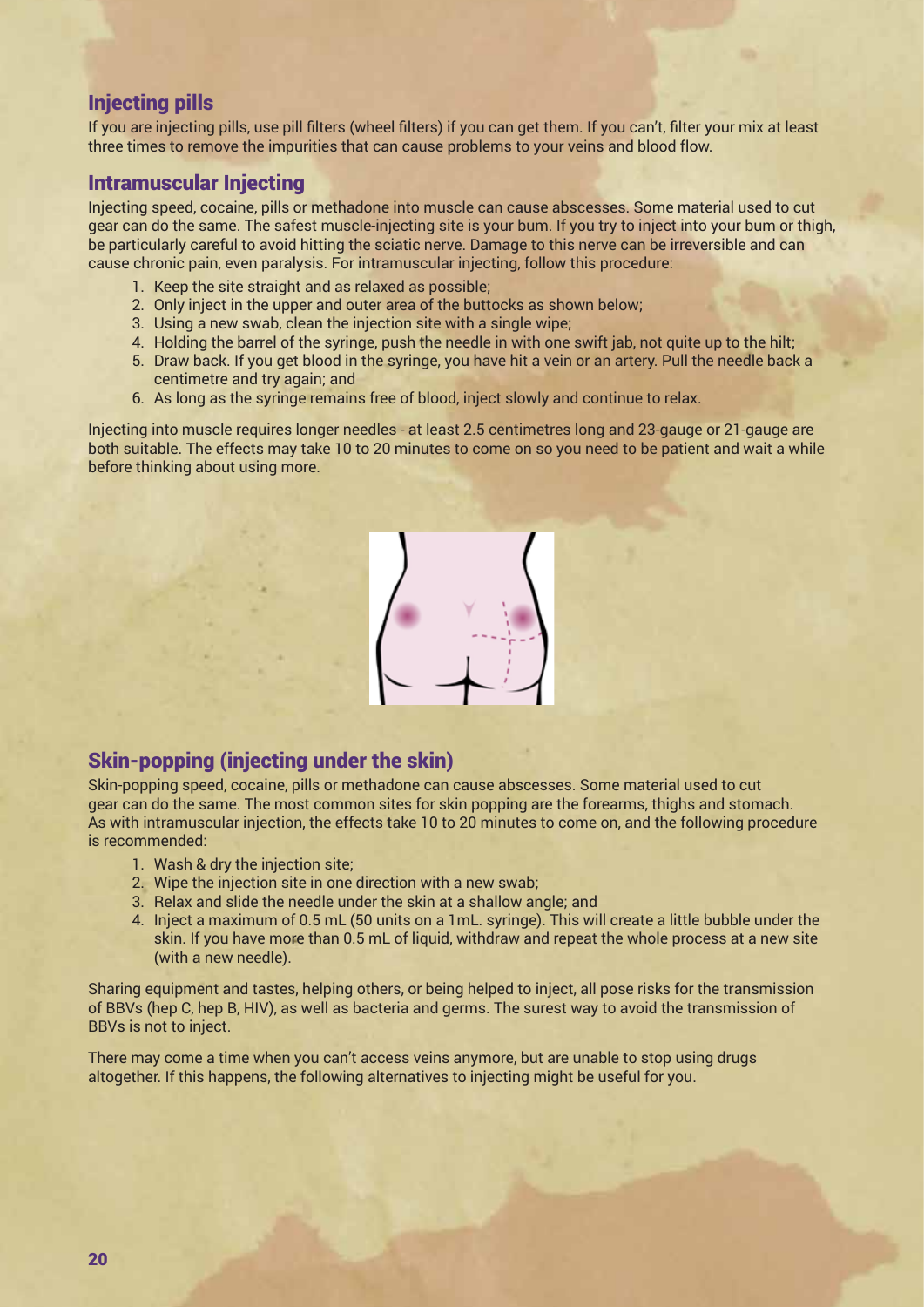

# VEINCARE

# ALTERNATIVES TO INJECTING

# Smoking or 'chasing'

The smoking of commonly injected drugs clearly offers lower risks than injecting, both in terms of BBV transmission and risk of overdose. However smoking can cause other harms such as throat and lung problems as well as cracked and bleeding gums and lips. When compared with injecting, though, smoking your drugs poses:

- A lower risk of viral transmission;
- A lower risk of overdose;
- Fewer health risks;
- An alternative for those who are finding veins difficult to locate; and
- An alternative route of administration whilst injecting sites are given time to heal.

## Smoking heroin

Smoking heroin - 'chasing the dragon' - gives your veins a break and it's safer because there's no way of exchanging blood. While pink and brown rocks or brown powder are best for smoking, any kind of heroin can be used this way, although white powder, because it doesn't burn as well as the others, may lose some of its potency. It takes about 5 minutes for the effects to come on. This is the procedure:

- 1. Use a small piece of foil, about 8 centimetres square, which makes it easier to hold;
- 2. Roll up a bank note or a piece of card into a tube;.
- 3. Smear a bit of cooking oil on the foil to prevent the gear from burning too quickly. Then put a small amount of heroin on the foil; and
- 4. Hold the foil in one hand, and with the tube in your mouth, light the underside of the foil. As the smoke appears, inhale it sharply through the tube. You have to be quick to make sure the smoke doesn't rise and escape before you are ready.

You should wait at least five minutes before smoking more.

## Smoking crystal meth/ice

Smoking crystal means breathing in toxic chemicals that can damage the lungs and cause respiratory problems. Be aware that smoking ice, especially with dry lips and mouth, can lead to small cuts, and some users have reported that the ice smoke has caused small abrasions on the gums and in the throat. If these bleed and you're sharing a pipe, there's the possibility of transmitting hep C or other BBVs like HIV or hep B. Over time, gargling salt water will help heal any abrasions.

The best way to smoke crystal is to use a glass pipe. A gas (jet) lighter will make more heat than a regular lighter, which will melt the crystal faster and mean less goes to waste. Gas lighters don't leave black marks around the pipe, so you also get a better idea of what's happening in the pipe. Make sure the crystal is melted before inhaling slowly. Let the pipe cool down once in a while. With continuous use, pipes can get very hot and burn the skin. They can also get brittle and break.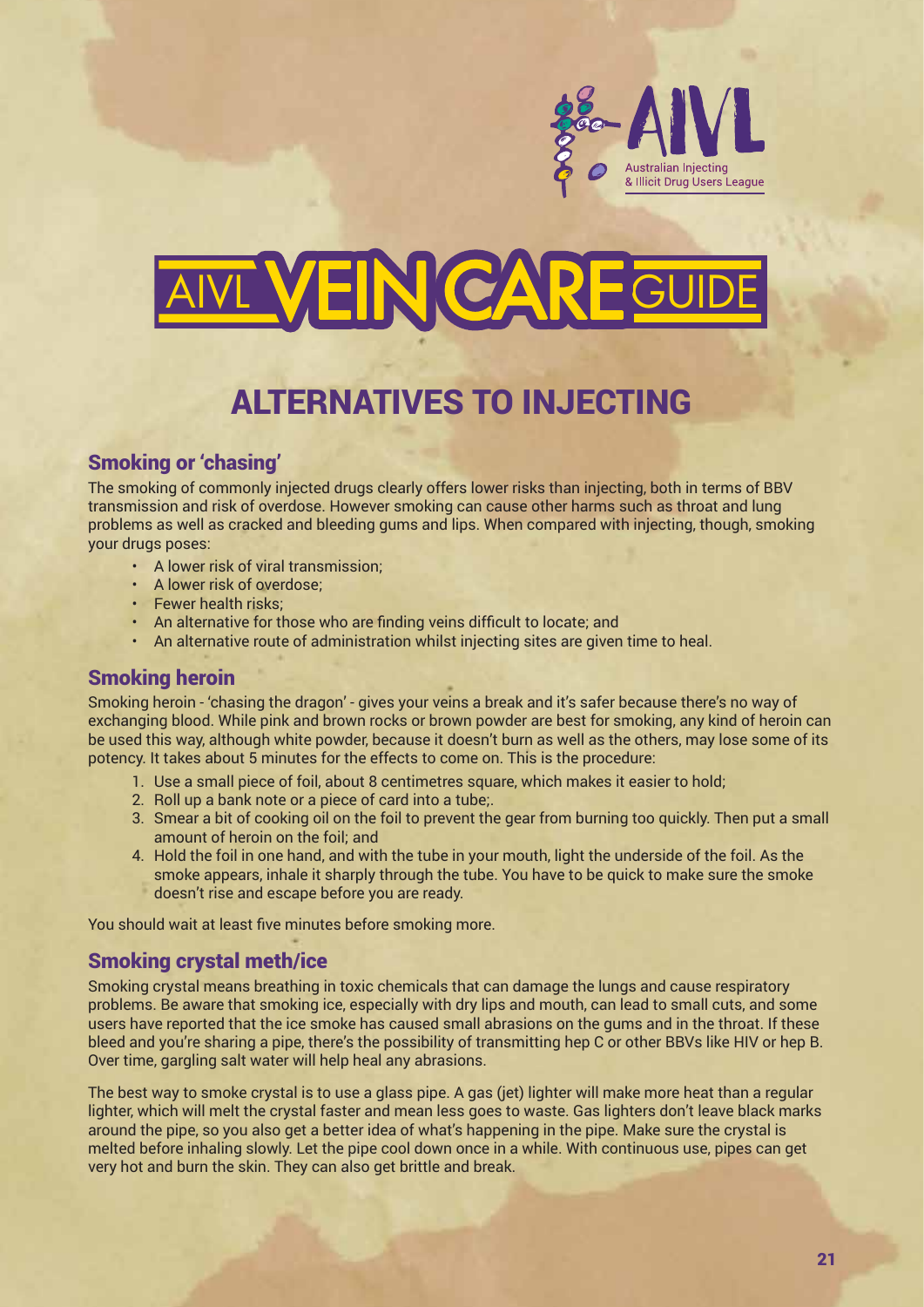#### **Snorting**

As with smoking, snorting (or sniffing) drugs is usually safer than injecting as the risk of BBV transmission is lower. Transmission can occur, though, if straws, etc, are used by more than one person. Prolonged, frequent snorting of drugs (especially cocaine) can lead to damage to the mucous membranes in the nose and can also cause, or exacerbate, sinus problems.

Make sure the drug you are going to snort is well chopped up (powdered): rough crystals can tear the nasal lining, which means risking the presence of blood. You can use a cleaned razor blade or a cleaned knife to get rid of lumps and then to make a line on a clean surface. Clean the blade of the knife or razor blade with a new swab, wiping in one direction only. Insert a straw or a rolled up bank note (or card) into one of your nasal cavities and then inhale the line in one go. Be careful not to exhale before you've snorted the whole line, if you have damaged mucous membranes in the nose you risk transmitting hep C and other BBV's, as well as wasting the drugs you have just snorted. After you've snorted wait at least 10 minutes to see how strong the effect is before deciding whether to use more.

# **Swallowing**

Of the most commonly injected drugs, swallowing is most effective for amphetamines, which are often taken in this way, either by mixing the drug in a drink, or by 'bombing' (wrapping it in a cigarette paper to reduce the unpleasant taste).

If you are contemplating using a 'risky' substance (e.g. what is left on a spoon after filtering), swallowing usually represents the safest way of getting it into the body.

For those who inject benzos (benzodiazepines) - often as crushed tablets - taking them by mouth or dissolving them under the tongue is by far the safer alternative and the effect, although slower to 'come on,' will pretty much be the same.

# Rectal administration: 'shafting'

The functions of the rectum are to store faeces and reabsorb fluid in order to prevent dehydration. It has an excellent supply of blood, and this means that anything introduced to the rectum is quickly absorbed. This includes your drugs.

If you're considering this method, the following is recommended:

For liquids -

- 1. Mix and draw up into a syringe. Make sure the needle is removed from the syringe (essential!);
- 2. Insert the tip of the syringe into the rectum; and
- 3. Push the plunger in.

For solids -

- 1. Wrap drugs in cigarette paper;
- 2. Use lubricant if necessary; and
- 3. Insert by pushing the wrapped drugs inside your rectum.

## Stopping drug use

There are many different options for people who want to stop using drugs. Often people will need to try more than one option to find the one that works for them best. The different options available include:

- Pharmacotherapy treatments (i.e. methadone and buprenorphine);
- In-patient and Out-patient detoxification programs;
- Residential rehabilitation;
- Self-help groups (i.e. NA, AA, Smart Recovery etc); and
- Counselling and Support.

If you want to stop your drug use seek advice from a medical practitioner or your local drug user organisation listed in the contact section at the back of this resource.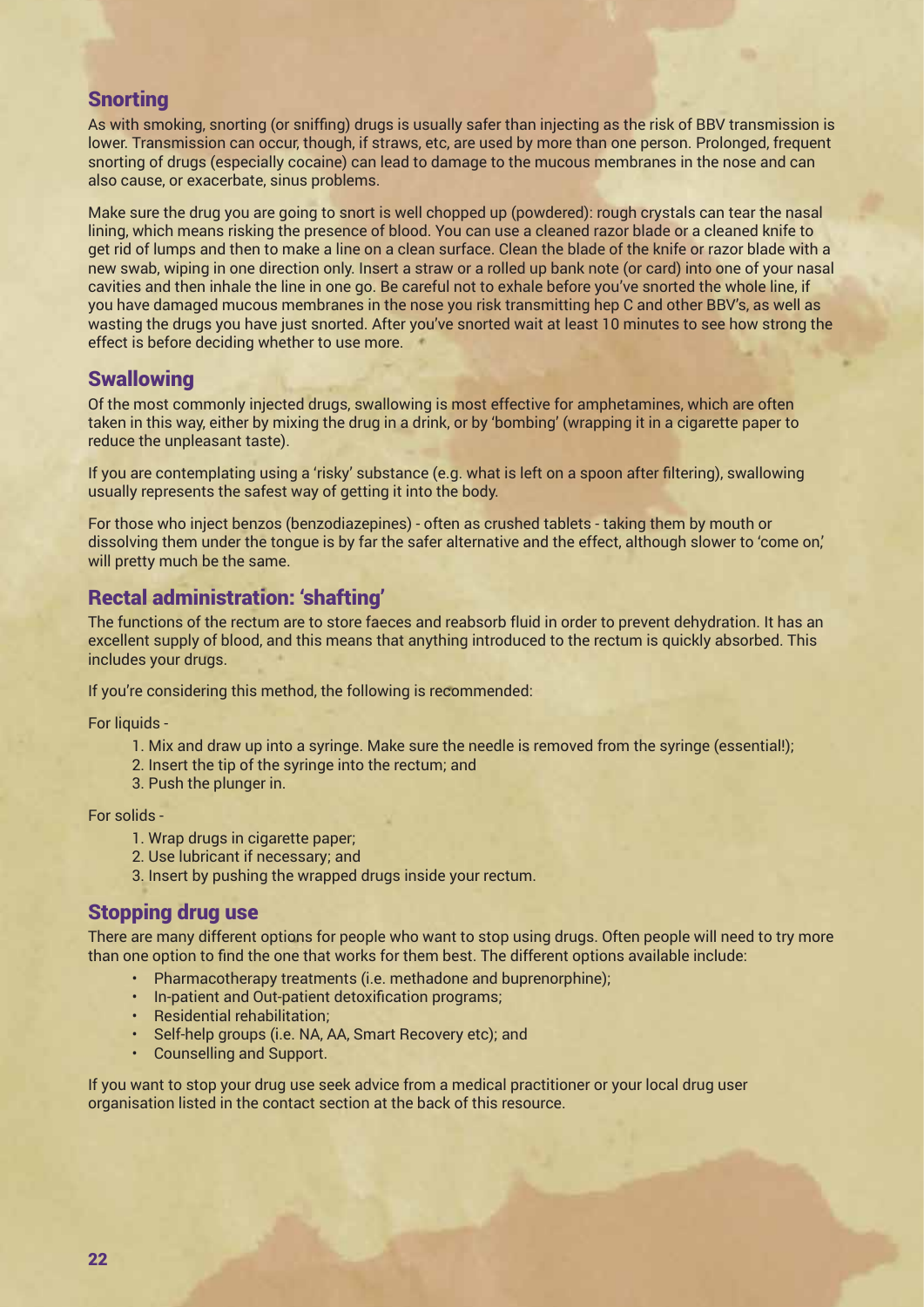

# **VEIN CAR**

# VEIN CARE AND THE CIRCULATORY SYSTEM

The circulatory system plays an important role in relation to understanding vein care, blood borne viruses and injecting drug users' health, so it's important to understand how it works and how we can help care for our own systems.

#### drug users of the circulatory system and how we can help care for our own systems. The care for our own systems The circulatory system plays an important role in relation to understanding vein care, blood borne viruses and injecting

- The circulatory system aids the flow of blood to all tissues in the body;
- The transfer of oxygen and nutrients between the cells and the blood takes place through **basic of the circulatory system** microscopic vessels called 'capillaries'; and
	- rincroscopic vessels called capillaties, and<br>• The heart is the pump that drives this flow of blood to the capillaries in the body's tissues, to facilitate oxygen transfer through the body and then back to the lungs to be re-oxygenated.

#### exteries and veins that drives the pump that drives the pump that drives the pump that drives the body's tissues, the pump that drives the body's tissues, to facilitate oxygen the body's tissues, to facilitate oxygen the b called 'capillaries'.

Arteries take oxygenated blood from the lungs to the rest of the body. They progressively branch out, getting smaller in size until they reach the capillaries.

The blood then passes through the capillaries in the tissue, releases its oxygen, and is collected in small veins, which by joining together progressively increase in size. The veins return de-oxygenated blood to the lungs via the heart. The blood through the capital right through the tissue, releases its oxygen, and is collected in small veins, which by  $\alpha$ 

# injecting drugs and the circulatory system in the veins return de-oxygenated blood to the lungs via the lungs v

All drugs injected into veins must follow a route back, through veins of increasing size, to the heart.

From the heart, the drugs are pumped the short distance to the lungs where the blood passes through the capillaries of the lungs to be re-oxygenated, and then returns to the heart to be pumped to the brain.

When a drug is injected into a vein, it reaches the brain via the lungs in seconds to minutes. The drug is diluted across the whole blood stream, but a large proportion of blood goes directly to the brain causing the<br>experience of the 'rush' or 'bit' experience of the 'rush' or 'hit'.  $t_{\rm s}$  behavior of the bush of blood goes directly to the experience of the experience of the  $t_{\rm s}$ 

Valves are only present in veins, and assist the flow of blood back to the heart by preventing back flow (see below). Valves are only present in veins, and assist the flow of blood back to the heart by preventing back flow (see below).





Valve open

Valve closed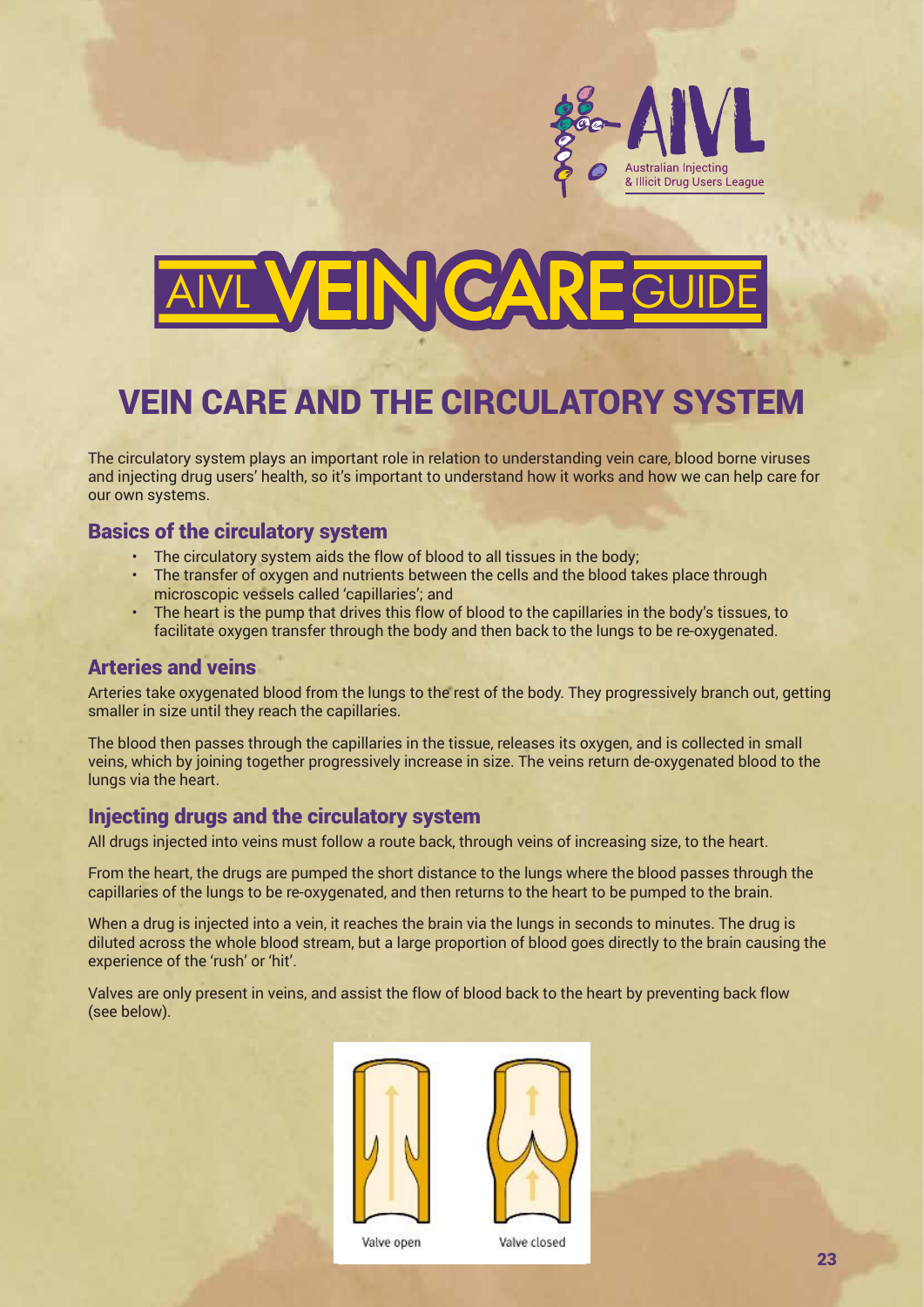The fact that all venous blood must pass through capillaries in the lungs before going to the arteries means that solid matter and air bubbles that are injected into veins cannot reach the brain, except in very rare circumstances - it is only possible if someone has a hole between the chambers of the heart - they will instead get trapped in the capillaries of the lungs. The idea that they can cause strokes (damage to the blood vessels in the brain) is untrue for the vast majority of people.

## Differences between arteries and veins

General differences between arteries and veins have been summarised below;

#### **Arteries**

- Carry blood away from the heart;
- Carry oxygen-rich blood (except between the right side of the heart and the lungs);
- Hold bright red blood;
- Blood is carried at high pressure;
- Bleed profusely spurt blood;
- Served by many nerves;
- Have thick walls;
- Are very elastic/muscular;
- Have no valves;
- Are less numerous:
- Have a recognisable pulse; and
- Are mostly deep.

#### Veins

- Carry blood towards the heart;
- Carry oxygen-depleted blood (except between the lungs and the left side of the heart);
- Hold dark red blood;
- Blood is carried at lower pressure;
- Do not bleed profusely ooze blood;
- Served by fewer nerves;
- Have thin walls:
- Are not as elastic/muscular;
- Have valves;
- Are more numerous;
- Have no pulse; and
- Are deep and superficial.

## Injecting in the same direction as blood flow to the heart

When injecting, it's very important to inject with the flow of blood – ie towards the heart. While it can be difficult to self-inject in the correct direction in the legs and backs of the forearms, it's important that it's done in this way. If you inject with the needle pointing in the wrong direction, more damage is done to the vein (and to the valves in the vein), and the fluid being injected is forced in against the flow of the blood. If drugs are injected too fast, or against the flow of the blood, the veins will not be able to cope with the pressure of the extra fluid. When this happens, fluid can escape from the vein, around the needle, causing a 'missed hit.' This can be reduced by injecting slowly, and by injecting in the correct direction.

Injecting in the wrong direction can also lead to swelling, bruising, and decreased (or lost) circulation – and could ultimately lead to the potential loss of extremities (such as fingers).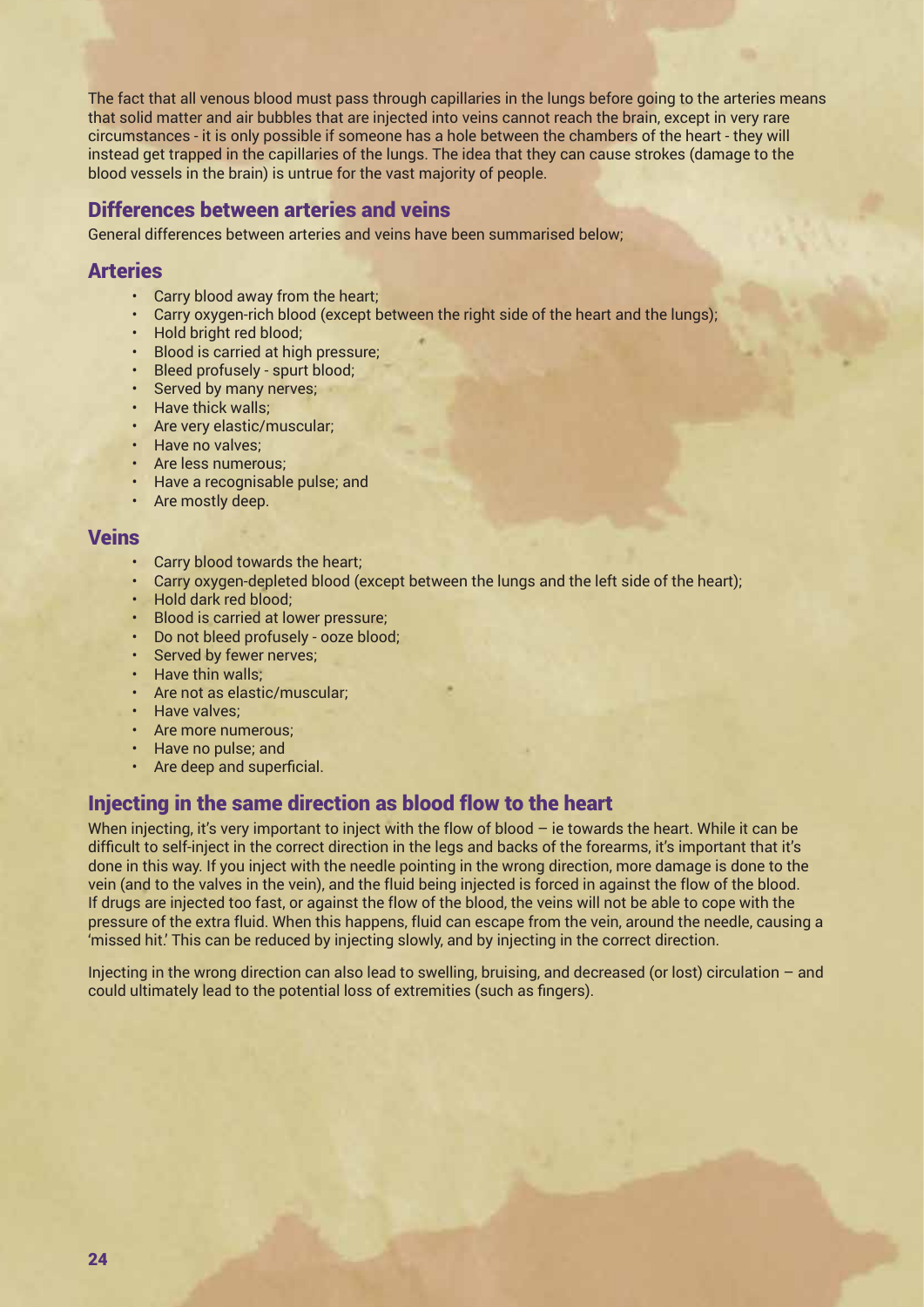#### Consequences of blocking arteries and veins

Injecting increases the risk of blocking veins and arteries. There is only one arterial route to each area of tissue in our bodies. If an artery is blocked for a length of time, the tissue it supplies will die.

Venous blood tends to be more adaptable. Veins form a complex network with many junctions. If a vein becomes blocked, blood can find its way through a smaller vessel further back down the system. It is when these smaller vessels become overloaded with blood that swelling occurs in the hands or feet.

## Collateral circulation

When a vein becomes thrombosed or obstructed, blood can no longer flow through it to return to the heart. The blood will therefore take an alternative route, using other smaller blood vessels to get around the blockage.

This diversionary circulatory route is called 'collateral circulation.'

If most of your veins become obstructed, collateral circulation may result in the appearance of 'new' superficial veins on or near the skin's surface. However, you should avoid injecting into these 'new' veins. They will most likely be small veins engorged with the extra blood they are forced to circulate through your body. They tend to have really thin walls making them difficult to inject into. The most likely result of injecting into these veins is that within a few injections they, too, will become damaged and will no longer be viable.

If the remaining veins are also damaged, then the return of venous blood from the affected limb is likely to be even more severely restricted. This will lead to slower blood flow out of the arm and lead to the limb becoming swollen and blue, becoming more vulnerable to infections, abscesses and ulcers.

# Artery injecting

The message is really simple: if you can feel a pulse, you've found an artery and you should NEVER inject there. Arterial injecting can happen accidentally, usually when someone is trying to find a deep vein (such as the femoral vein). The potential to hit an artery is one of the main reasons that deep vein injecting is so risky and should be avoided.

Although most arterial injections are accidental, occasionally people attempt arterial injection deliberately. Deliberate arterial injection should be avoided at all costs. Injecting drugs (especially poorly dissolved drugs such as crushed tablets) can easily cause blockages 'downstream' in the capillaries (for instance in toes and fingers), resulting in tissue death and possible amputation.

If you hit an artery by mistake, or otherwise, you should:

- Immediately withdraw the needle do not complete the injection;
- Put strong pressure on the site for at least 15 minutes;
- Raise the affected limb if possible; and
- Seek medical advice.

Arterial injection can sometimes cause weakening of the artery wall (pseudo aneurysm) or fungal infection of the artery wall. Both conditions can lead to life-threatening arterial bleeding.